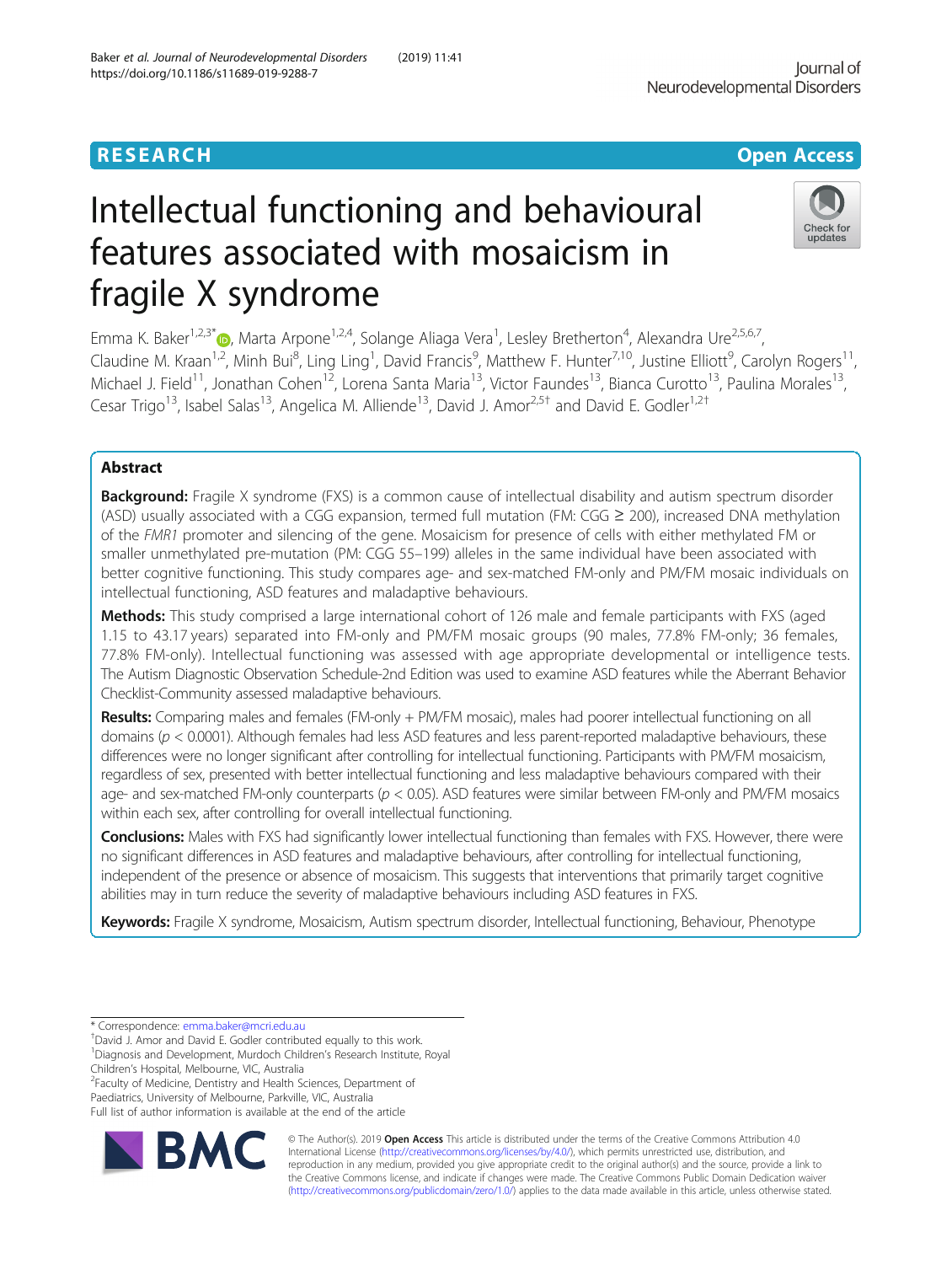# Background

Fragile X syndrome (FXS) is a common single-gene cause of inherited intellectual disability (ID) and autism spectrum disorder (ASD), with current prevalence estimates of 1:4000 and 1:8000 males and females, respectively [\[1\]](#page-12-0). The clinical phenotype of FXS is heterogeneous, affected by age, sex and genetic and epigenetic factors (e.g. X chromosome inactivation in females). The primary cause of FXS is a large trinucleotide CGG expansion  $($ 200 repeats), termed full mutation (FM), in the promoter region of the fragile X mental retardation 1 (FMR1) gene [[2\]](#page-12-0). FM alleles are associated with DNA methylation (DNAm) changes to the FMR1 promoter, resulting in decreased transcription [[3](#page-12-0)] and little to no production of the fragile X mental retardation protein (FMRP). FMRP has been shown to regulate genes that have been implicated in ASD [\[4](#page-12-0)] and to be important for neurodevelopment [[5](#page-12-0)].

Mosaicism for smaller alleles usually unmethylated, termed pre-mutation (PM 55–199 CGG repeats) in combination with methylated FM alleles has been reported in 34% of males and 10% of females with FXS using methylation-sensitive Southern blot techniques [[6,](#page-12-0) [7](#page-12-0)]. The phenotype is typically reported to be attenuated in such cases due to the presence of cells with the unmethylated FMR1 promoter, capable of producing FMRP, though variability is still observed [\[8](#page-12-0)]. Nonetheless, the biological mechanisms responsible for the variability in the FXS phenotype especially in females and PM/FM mosaic individuals is not well understood. The contribution of genotype mosaicism on psychological functioning, within and between sexes, may shed light on the underlying biology that contributes towards the cognitive, emotional and behavioural phenotype in males and females with FXS.

Females with FM are typically reported to be less affected than males due to the presence of the second normal size (< 44 CGG) FMR1 allele located on the active X chromosome in some cells [\[9](#page-12-0)]. The vast majority of males with FXS typically present with ID [\[7](#page-12-0), [8,](#page-12-0) [10](#page-12-0)] with intellectual quotients (IQs) below 70. Their clinical profile is also characterised by attention and executive functioning difficulties, anxiety, social withdrawal, hyperactivity, impulsivity and ASD features [\[11\]](#page-12-0). The phenotype in females with a FM is less predictable, which in part may be due to an underrepresentation of females in the FXS literature [[12](#page-12-0)]. A wide range of intellectual abilities has been associated with the female FXS phenotype, with IQ ranging from the *extremely low* to the *superior* range [[13](#page-12-0), [14](#page-13-0)]. Females with FXS can also present with a variety of behavioural and emotional problems, including attention difficulties, anxiety, withdrawn behaviours and ASD features with associated impacts on outcomes [[12,](#page-12-0) [15,](#page-13-0) [16](#page-13-0)]. In particular, elevated rates of socially avoidant behaviours and repetitive and restricted behaviours (RRB) have been noted in females with FXS compared with non-FXS females [[17](#page-13-0), [18\]](#page-13-0).

Males with mosaic FXS have been generally reported to have better intellectual functioning than their FMonly counterparts [\[19](#page-13-0)]. However, studies comparing rates of ASD between FM-only and mosaic cases are somewhat limited, as these have primarily focused on males, not both sexes. A study of boys with FXS (mean age  $56.6 \pm 13.7$  months) demonstrated that 18 of 41 (43.9%) participants with FM and 6 of 15 (40%) participants with mosaicism (DNAm + PM/FM) met DSM-IV criteria for ASD [\[20\]](#page-13-0). In contrast, in an earlier study [[21\]](#page-13-0), there was a trend for ASD to be more likely diagnosed in FM-only males (44%;  $n = 18$ ) in comparison with males with mosaic FXS (18%;  $n = 28$ ).

In females, Rousseau and colleagues [\[8](#page-12-0)] did not identify a significant difference in the distribution of degrees of intellectual impairment between females with FMonly and PM/FM mosaicism. Remarkably, intellectual functioning was not formally assessed and was assigned based on clinical judgement. Thus, further research comparing intellectual functioning and behavioural features between females with FM-only and PM/FM mosaicism with validated standardised measures is an important gap that needs to be addressed.

Chronological age has also been associated with the clinical phenotype, with an apparent cognitive decline in males with FXS. However, a more recent large prospective longitudinal study [[14](#page-13-0)] identified a widening gap in cognitive performance between participants with FXS relative to the normative sample in childhood, but with a stabilisation or narrowing of this gap during adolescence. For behavioural profiles, increasing chronological age has been associated with decreases in scores on the Aberrant Behavior Checklist-Community (ABC-C [\[22](#page-13-0)]) in both males and females with FXS [\[23](#page-13-0)]. While ASD prevalence and symptom severity was reported to increase over time in individuals with FXS [\[24](#page-13-0)].

One of the most consistently reported behavioural characteristics of FXS is the presence of ASD features, with up to 90% of males and 50% of females demonstrating some symptoms associated with ASD [[11,](#page-12-0) [25\]](#page-13-0). However, there is contention as to whether comorbid ASD in FXS is a true phenomenon, or indeed that ASD and FXS represent categorically and qualitatively distinct disorders [\[26](#page-13-0), [27\]](#page-13-0). Reported prevalence of ASD in FXS varies between studies depending on the assessment tools and diagnostic criteria that are used. In a systematic review and meta-analysis of ASD phenomenology in various genetic disorders, approximately 22% of individuals with FXS met criteria for ASD [[28](#page-13-0)]. The prevalence estimate rose to 30% when only males with FXS were included. The presence of seizures in FXS has also been linked to the presence of ASD. Utilising the fragile X clinical and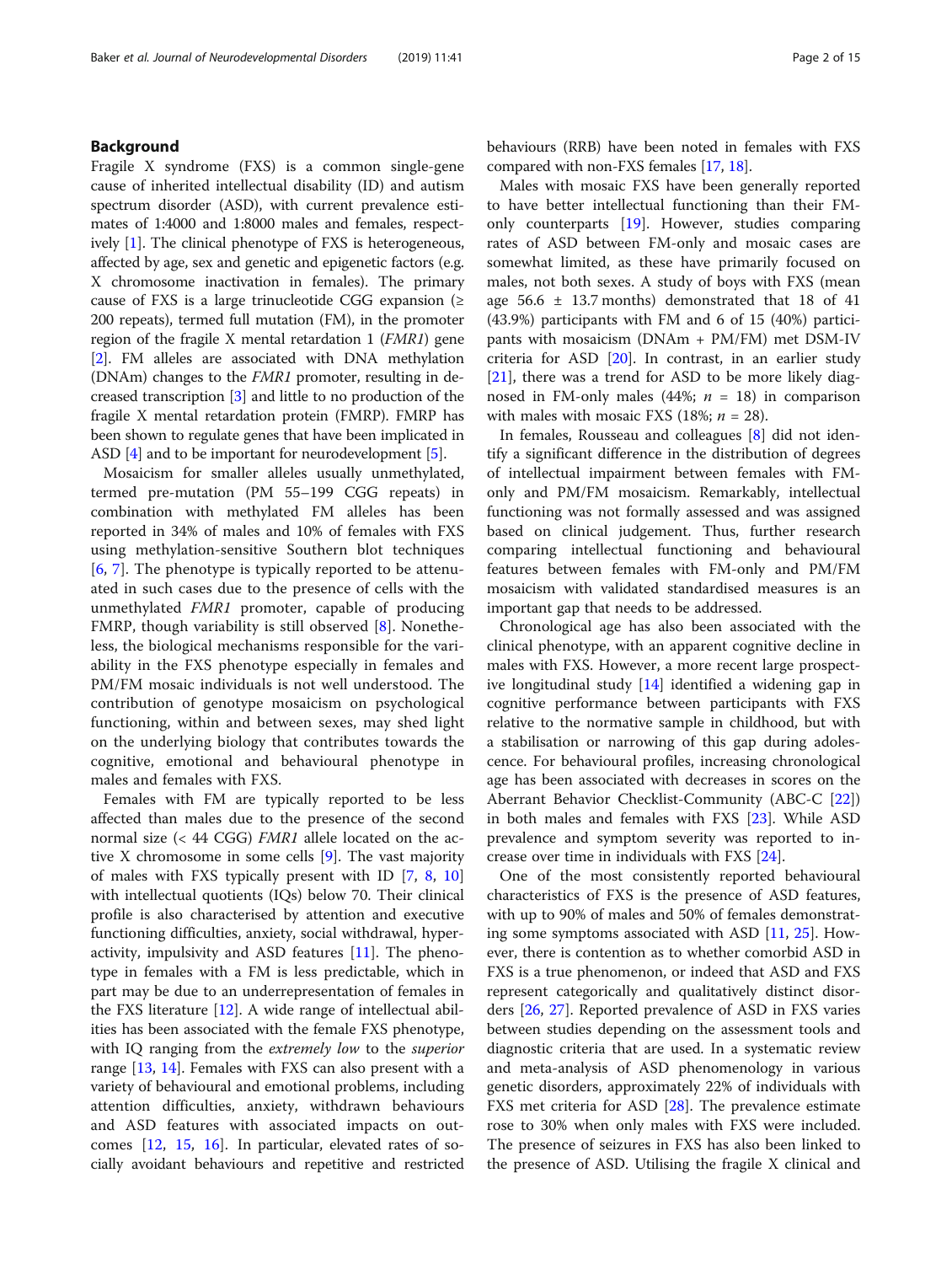research consortium database prevalence rates for seizures in males and females with FXS are 12.1% and 3.2%, respectively, with estimates for males and females with  $FXS + ASD$  being  $16\%$  [[29\]](#page-13-0).

The differences in prevalence estimates of ASD observed between males and females with FXS have been attributed to the more favourable genetic and biochemical functioning of females (i.e. the presence of a normal FMR1 allele on the active X chromosome expressing FMRP) [[27](#page-13-0)]. Moreover, the more severe intellectual impairments in males with FXS have been associated with more ASD features [\[27\]](#page-13-0). Furthermore, idiopathic ASD is more common in males [[30](#page-13-0), [31\]](#page-13-0). Several biological explanations for the male preponderance in ASD have been proposed, including male vulnerability, female protection and the possibility of ascertainment bias and associated female under diagnosis (see Ferri et al. [[30](#page-13-0)] for a review) particularly for those without an ID [\[32](#page-13-0)]. To this end, Ratto and colleagues [[33](#page-13-0)] undertook itemlevel analysis on the ADOS-2 to determine the specific profiles of males and females on this measure. The authors demonstrated that while IQ-matched males and females had similar overall calibrated severity scores (CSS) and that item-level differences did indeed emerge, none of these differences survived corrections for multiple testing. In contrast, similar analyses comparing males and females with FXS have not previously been undertaken.

FMRP levels in blood have been shown to be associated with developmental and intellectual functioning levels in males with FXS, with lower levels of FMRP corresponding to more severe cognitive impairments [[10,](#page-12-0) [34](#page-13-0), [35\]](#page-13-0). However, similar relationships have not been shown with behavioural symptoms [\[36](#page-13-0), [37](#page-13-0)]. Specifically, FMRP levels in peripheral tissues (that may not accurately reflect brain specific variability in FMRP) were not associated with parent reports of behavioural problems, adaptive behaviours or ASD features in a large sample of male and female children (6 to 17 years) with FXS [[36\]](#page-13-0). Moreover, in studies using objective assessments including the Autism Diagnostic Observation Schedule-Generic (ADOS-G), the associations between FMRP and ASD symptom severity were lost after controlling for IQ [\[37](#page-13-0)]. Similarly, McDuffie and colleagues found that FMRP did not account for unique variance in reciprocal social interaction, communication and restricted interests, and repetitive behavior domain scores on the Autism Diagnostic Interview-Revised (ADI-R) [[38\]](#page-13-0), over and above the contribution of nonverbal IQ, though this study included both males and females in the same cohort, allowing greater data dispersion. More recently, FM-only males with incomplete silencing of **FMR1** mRNA have been reported to have significantly greater severity of ASD features (ADOS-2 calibrated severity scores [CSS]) compared with FM-only males with complete silencing. This suggests that two reciprocal mechanisms, RNA toxicity and FMRP deficiency, may contribute to ID and ASD features in those males with FXS and the FMR1 gene incompletely silenced [[39\]](#page-13-0), though replication of this study in larger independent cohorts is required.

Female-only studies are few, with inconsistent findings between FMRP levels and the clinical phenotype. Some studies have demonstrated associations with intellectual functioning [[35](#page-13-0), [40](#page-13-0)] and the behavioural phenotype [\[41](#page-13-0), [42\]](#page-13-0), while others have demonstrated no associations between these constructs and FMRP levels in females with FXS [[26,](#page-13-0) [41](#page-13-0), [43](#page-13-0)–[45](#page-13-0)]. Inconsistent findings in females may be due to the age ranges used in each of the studies. Specifically, Lightbody and colleagues [\[45](#page-13-0)] demonstrated that chronological age was associated with executive functioning abilities in females with FXS, but not FMRP levels in blood.

While previous research has comprehensively documented the intellectual functioning phenotypes in males and females with FXS, and to some extent PM/FM mosaic males, there is little understanding of how ASD features and maladaptive behaviours differ in males and females with FXS, as well as between sex-matched FMonly and PM/FM mosaic individuals. Understanding predictors of the behavioural phenotype in both males and females with FXS will assist in determining potential targets for interventions that can assist in improving outcomes. Thus, this study characterises a large international FXS cohort in order to: (i) describe and compare IQ, ASD features and maladaptive behaviours between sexes and between allelic classes within each sex; and (ii) evaluate if the variability of behavioural problems within each sex and between allelic classes is explained by the variability in intellectual functioning.

# Methods

# Participants

This study used a large international FXS cohort recruited from Australia and Chile. Ninety males (51.1% Australian) and 36 females (75% Australian) participated in the study. Male participants were aged between 1.15 and 43.17 years  $(M = 12.06, SD = 9.82)$ while female participants were aged between 1.71 and 34.13 years ( $M = 10.90$ , SD = 9.23). The cohort of individuals encompasses a wide age range to enable a sufficient number of females to be included in the current study. In the male cohort, 70 (77.8%) participants were FM-only and 20 (22.2%) were PM/FM mosaic. In the female cohort, 28 (77.8%) were FM-only and 8 (22.2%) were PM/FM mosaic.

Australian participants were recruited via Victorian Clinical Genetics Services, Monash Genetics and Hunter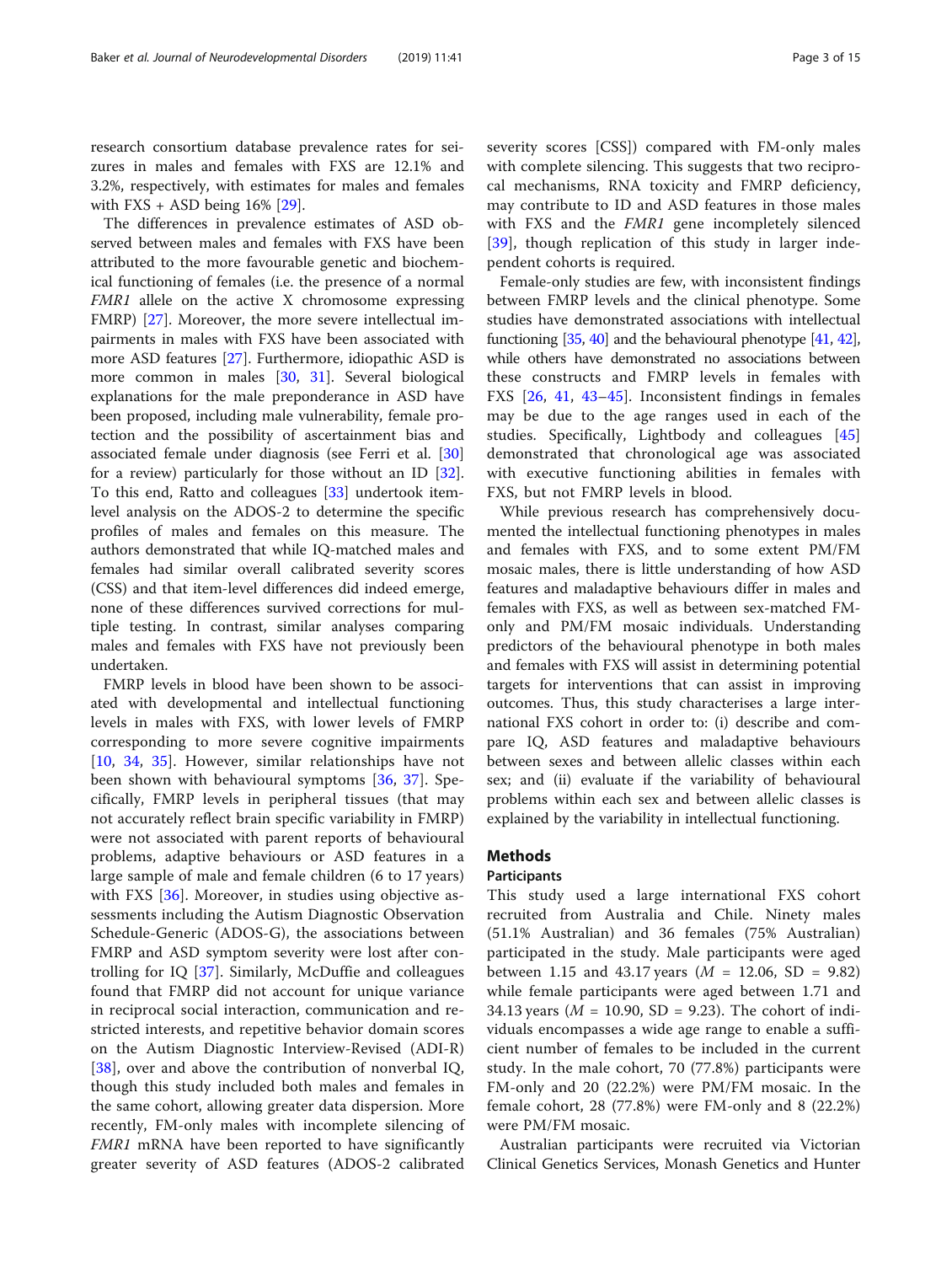Genetics, and support organisations including the Fragile X Association of Australia and Fragile X Alliance Inc. In Chile, participants were recruited primarily through Molecular and Cytogenetics at INTA, University of Chile. Individuals were excluded from the study if they had any other significant medical conditions (e.g. stroke, head trauma), any other genetic conditions of known clinical significance, and if they had inadequately controlled seizures. Parents completed a developmental and medical history questionnaire to obtain information regarding ethnicity, medication use and other previous or existing diagnoses (e.g. lifetime prevalence of seizures).

# Materials

# Genetic testing

For the Chilean and Australian participants, inclusion criteria into this study included a confirmed diagnosis of FXS using methylation SB and CGG PCR sizing. Specifically, for all participants, routine FXS testing involved first-line PCR-based assessment of CGG repeat size (with precision of  $\pm$  one repeat) using a validated PCR amplification assay, with the upper limit of detection of 330 CGG repeats for the Chilean cohort [[46\]](#page-13-0) and 170 CGG repeats for the Australian cohort [\[47\]](#page-13-0). All samples that showed a CGG size in the PM range or that failed to show a PCR product for males or had a single peak by PCR for females were referred for second-line testing involving methylation-sensitive SB analysis, performed as described [\[48](#page-13-0), [49](#page-13-0)]. If there were any discrepancies between SB performed between the Australian and Chilean sites, AmplideX long-range PCR was undertaken, as per manufacturer's instructions [[50](#page-13-0)] on blood or saliva DNA collected as previously described [[49](#page-13-0)]. Original diagnostic reports were also obtained for all Australian participants to confirm diagnosis.

#### Assessment of intellectual functioning

Participants were assessed with one of the following standardised assessments depending on their age and country of residence: the Mullen Scales of Early Learning (MSEL; Australian children aged  $<$  3 years) [[51\]](#page-13-0), the Wechsler Preschool and Primary Scale of Intelligence-3rd Australian [\[52](#page-13-0)] and Mexican [[53\]](#page-13-0) Editions (WPPSI-III; children aged 3–6 years), the Wechsler Scale of Intelligence-4th Edition Australian (WISC-IV; Australian children aged 7–16 years) [\[54\]](#page-13-0), Wechsler Scale of Intelligence-3rd Edition Chilean version [\[55\]](#page-13-0) (WISC-III; Chilean children aged 7-16 years) or the Wechsler Adult Intelligence Scale-4th Australian [\[56\]](#page-13-0) and Chilean [[57](#page-13-0)] Editions (WAIS-IV;  $\geq$  17 years). As the MSEL does not provide separate verbal IQ (VIQ) and performance IQ (PIQ) scores, these were derived as described by Richler and colleagues [[58](#page-13-0)]. The Early Learning Composite (ELC) was used as a proxy for Full Scale IQ (FSIQ) [\[59](#page-13-0)]. The

breakdown of which intellectual functioning assessments were completed, by sex and allelic classification, is presented in Additional file [1:](#page-11-0) Table S1 (see also Additional file [1](#page-11-0): Note S1).

Given the tendency for individuals with FXS, particularly males, to have scores on standardised assessments at floor level, we used corrected IQ scores [\[60](#page-13-0)]. Corrected IQ scores were derived using the Whitaker and Gordon method [[61\]](#page-13-0). Briefly, all scaled scores (SS) of 1 were re-examined. In order to calculate corrected index scores (e.g. cVIQ, cFSIQ), the best fit equations between raw scores and SS, and subsequently between sum of scaled scores (SSS) and index scores were determined by using the raw score to SS and the SSS to index scores conversion tables available in the published test manuals. For an example of the application of this technique, see the supplemental material of Arpone et al. [\[60\]](#page-13-0). This method reduces loss of data due to invalid scores and has been shown to result in a normal distribution of scores [\[60](#page-13-0)]. A caveat to this method in the current sample is that the WISC-III (Chilean version) incorporates more sub-tests in the verbal and performance indexes than the other Wechsler scales used in this study. Subtests that are included in the working memory and processing speed indices of the other Wechsler scales (i.e. WISC-IV and WAIS-IV) are included in the VIQ and PIQ, respectively, of the WISC-III. Moreover, while VIQ, PIQ and FSIQ scores can be derived from the MSEL, the assessment is qualitatively different to the Wechsler scales and correction of these scores has not previously been undertaken. Therefore, in the supplementary materials, we also present the analyses using the following: (i) standard scores and (ii) corrected scores with participants assessed with the MSEL and WISC-III removed.

# Assessment of autism spectrum disorder features

The Autism Diagnostic Observation Schedule-2nd Edition (ADOS-2) [[62\]](#page-13-0) was used to assess ASD features. Participants are assessed with one of five modules depending on their age and language abilities. For modules 1–4, the ADOS-2 provides three specific classifications: non-spectrum, autism spectrum and autism. For the toddler module, classifications are based on range of concern: little-to-none, mild-to-moderate and moderateto-severe. Those falling in the little-to-none were classified as non-spectrum, while those in the latter two ranges were classified as autism spectrum and autism, respectively. Separate CSS based on the overall, social affect (SA) and restricted and repetitive behaviour (RRB) scores are also derived for each module [[63](#page-13-0)–[65](#page-14-0)]. The breakdown of modules completed, by sex and allelic classification, is presented in Additional file [1](#page-11-0): Table S1. ADOS-2 assessments and coding were conducted by research members who had undertaken ADOS-2 for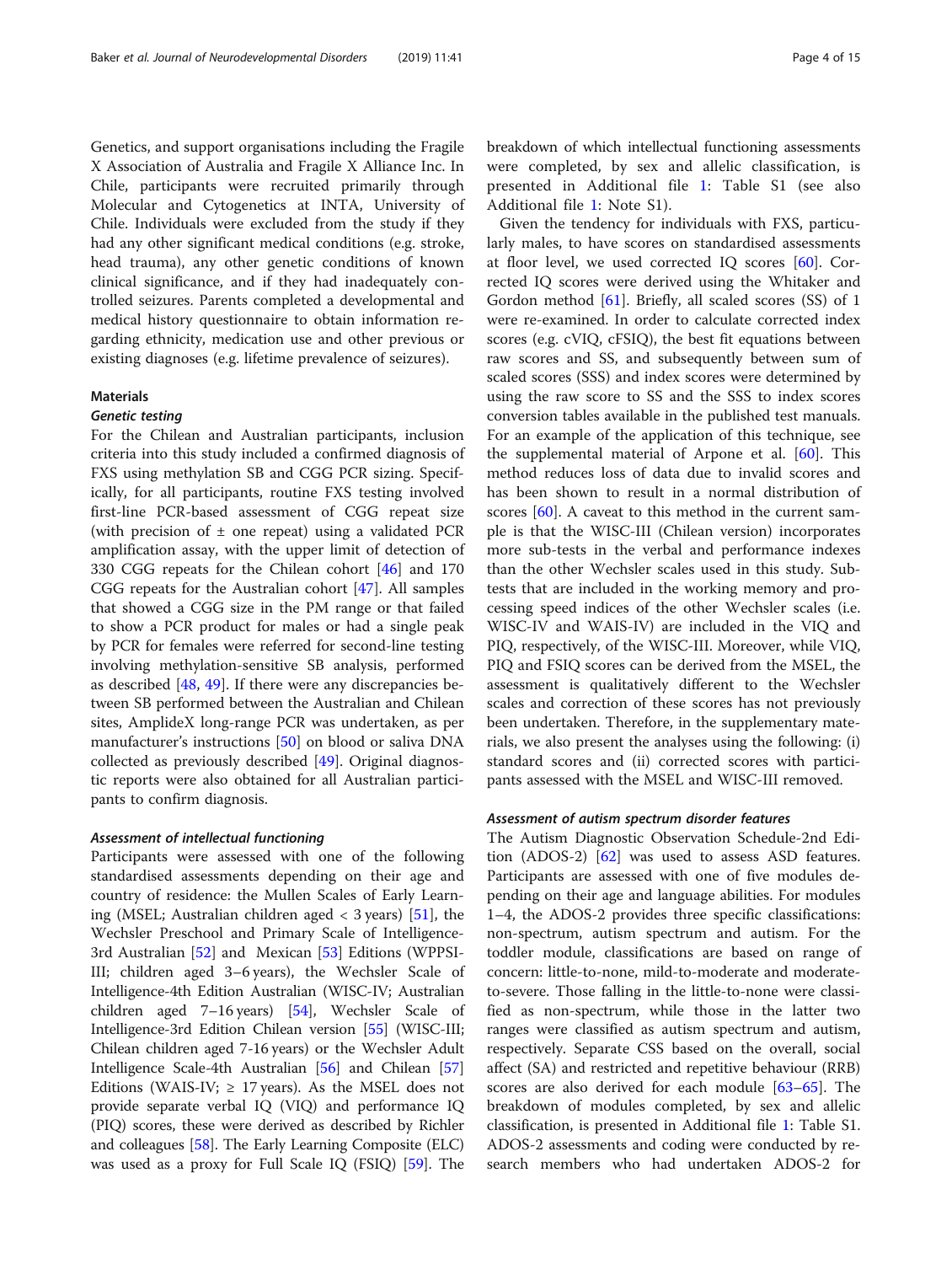research training and had demonstrated > 80% coding reliability across all five modules. ADOS-2 assessments were video recorded, with consent, and a proportion were re-coded with adequate reliability (see also Additional file [1:](#page-11-0) Note S2).

# Assessment of maladaptive behaviours

Maladaptive behaviours were assessed in both cohorts using the Aberrant Behavior Checklist-Community (ABC-C) [\[22\]](#page-13-0). The ABC-C is a parent-report questionnaire that is commonly used to assess maladaptive behaviours in children with ID. In contrast to the original ABC-C, Sansone and colleagues [\[66](#page-14-0)] found a six-factor structure when used in a sample of 630 individuals with FXS. The inappropriate speech domain remained unchanged while the remaining four subscales were modified. A new social avoidance subscale was derived for the sixth factor. These new subscales have demonstrated good internal consistency previously (Cronbach's  $\alpha$  = .80–.94 [\[66\]](#page-14-0)) and in the current sample (Cronbach's  $\alpha$  = .82–.94). Kerr et al. [[67\]](#page-14-0) also developed a utility index (UI) to determine FXS quality of life based on the ABC-C. Higher scores on the ABC-C indicate greater maladaptive behaviours, while lower UI scores indicate lower/poorer quality of life. Two PM/FM mosaic adult females attended their appointment without a parent/ carer and therefore, no ABC-C was available for these participants (see Additional file [1:](#page-11-0) Note S3).

# Procedure

Participants were initially screened for eligibility criteria. Eligible participants were booked for assessment by a member of the research team that would not be involved in assessments, to ensure the allelic classification was blinded to the assessor. In the majority of cases, the ADOS-2 was administered first, followed by the intellectual functioning assessment. Assessments were typically undertaken on the same day by the same assessor. Two participants were assessed over 2 days to alleviate their distress. A third participant was also assessed over 2 days to accommodate a multiplex family where three children were assessed in succession over a 2-day period. In Chile, all assessments were undertaken in the clinic, while in Australia, 75.3% of assessments were completed in a clinic; the remaining assessments were undertaken in the home.

# Statistical analysis

Summary statistics were presented as frequencies and proportion for categorical variables and mean and standard deviation (SD) for continuous variables. Comparisons were performed between: (i) males and females, and (ii) FM-only and PM/FM mosaic groups for both sexes. Comparisons for categorical variables (demographic information and key ADOS-2 items) were carried out using Fisher's exact test. For continuous variables, comparisons were performed using regression methods, including a between-group term, adjusted for potential confounders, age and country. A non-linear relationship between each corrected intellectual functioning score and age was observed only in males, and therefore, we used semi-parametric regression (see Additional file [1:](#page-11-0) Note S4 for further details). Additionally, there were significant differences between the two countries on corrected intellectual functioning variables for males, but not females. For females, no significant relationship was observed between corrected intellectual functioning scores and age. Given the wide age range included in the study, where possible analyses were also conducted in stratified age groups, under 13 years and 13 years and over. Details of the specific analyses including which confounders were controlled in each analysis are described in the footnotes of each table.

Comparisons between males and females and allelic classes on key ADOS-2 items were performed by exploring the proportion of individuals who had atypical presentations on each item. Codes of 1, 2 and 3 were combined to indicate an atypical presentation on the specific behaviour, while scores of 0 indicated a typical presentation.

False discovery rate (FDR) was used to adjust for multiple testing. All analyses were carried out using commercial software Stata version 15 (<http://www.stata.com>), and  $p$  values were two-sided with an alpha level of 0.05.

# Results

# Medical history and demographic information comparisons

There were no differences in the parent-reported lifetime prevalence of seizures and ethnicity between FM and PM/FM mosaics within each sex and between sexes (Table [1\)](#page-5-0). Males were more likely to be taking psychoactive mediations compared with females, though medication use did not differ between FM-only and PM/FM mosaic cases within each sex. The majority of individuals reported to have ever experienced seizures, met criteria for ASD on the ADOS-2 and also met criteria for ID (FSIQ < 70; 8 males with FM-only, 1 male with PM/FM mosaicism, 1 female with FM-only). There was only one individual (FM-only male) with parent-reported seizures who did not meet criteria for ASD. The two sexes did not differ on age ( $p = 0.541$ ).

# Correlation between ASD features and corrected intellectual functioning

Corrected VIQ and PIQ (cVIQ and cPIQ) were inversely correlated with ASD features (SA CSS and RRB CSS), in males and females (FM-only + PM/FM mosaic), with the exception of cPIQ and SA CSS in females, and cVIQ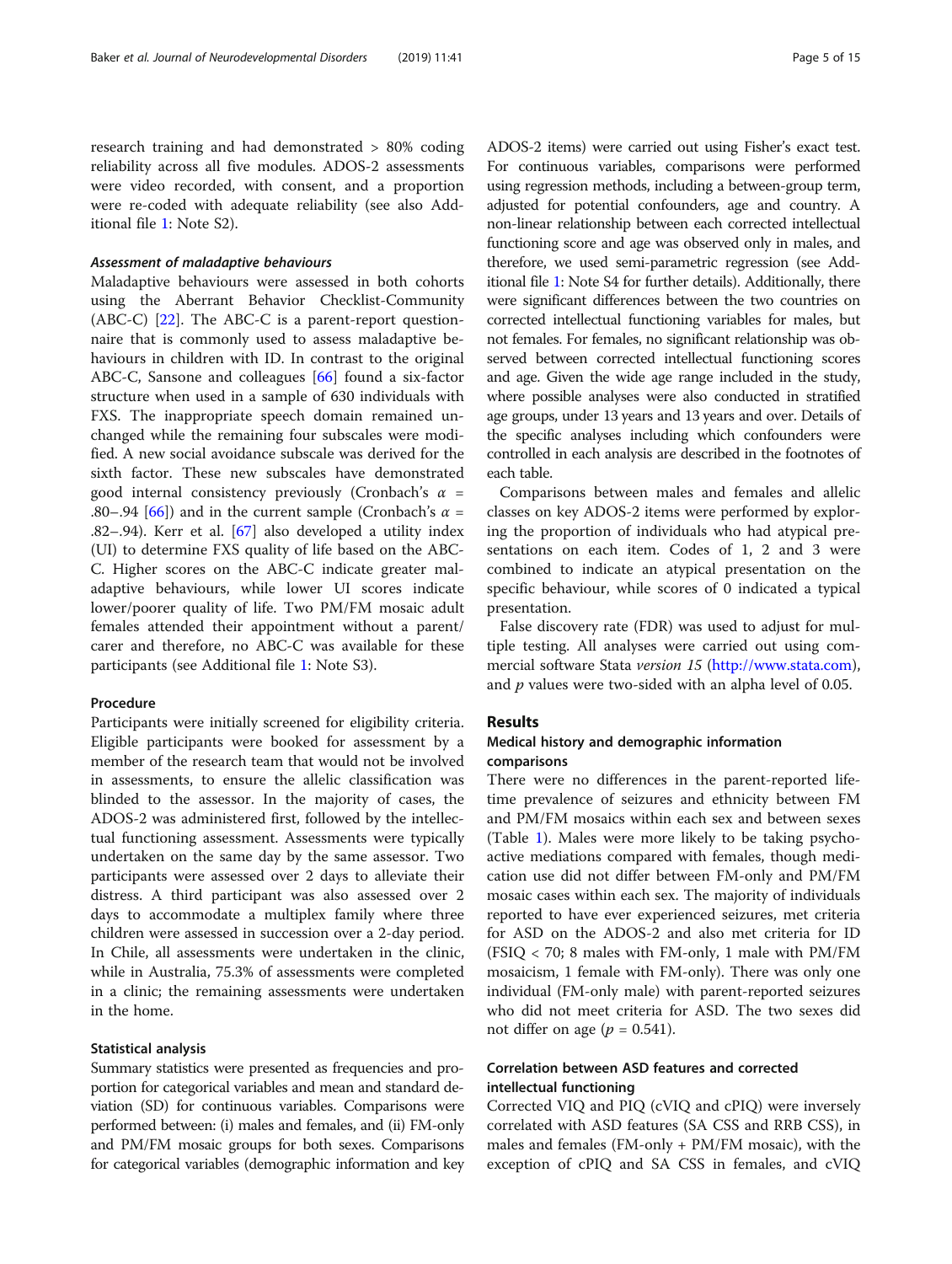|                             | Males                     |                                |                | Females                       |                               |                          | Males vs.<br>females |
|-----------------------------|---------------------------|--------------------------------|----------------|-------------------------------|-------------------------------|--------------------------|----------------------|
|                             | FM-only<br>$(n = 70)$ (%) | PM/FM mosaic<br>$(n = 20)$ (%) | $\overline{p}$ | FM-only<br>$(n = 28)^{a}$ (%) | PM/FM mosaic<br>$(n = 8)$ (%) | р                        | $\boldsymbol{p}$     |
| Seizures <sup>b</sup>       | 13.0                      | 5.6                            | 0.680          | 3.7                           | 0.0                           | 0.999                    | 0.175                |
| Medication                  |                           |                                |                |                               |                               |                          |                      |
| Medicated                   | 44.3                      | 30.0                           | 0.309          | 25.9                          | 0.0                           | 0.166                    | 0.036                |
| Stimulant                   | 20.0                      | 10.0                           | 0.508          | 7.4                           | 0.0                           | 0.999                    | 0.097                |
| SSRI                        | 21.4                      | 5.0                            | 0.109          | 11.1                          | 0.0                           | 0.999                    | 0.271                |
| SNRI                        | 0.0                       | 5.0                            | 0.222          | 3.7                           | 0.0                           | 0.999                    | 0.483                |
| Benzodiazepines             | 0.0                       | 5.0                            | 0.222          | 0.0                           | 0.0                           | $\overline{\phantom{a}}$ | 0.999                |
| Anti-psychotic              | 11.4                      | 10.0                           | 0.999          | 3.7                           | 0.0                           | 0.999                    | 0.180                |
| Anticonvulsant              | 7.1                       | 5.0                            | 0.999          | 3.7                           | 0.0                           | 0.999                    | 0.672                |
| Adrenergic alpha<br>agonist | 4.3                       | 5.0                            | 0.999          | 3.7                           | 0.0                           | 0.999                    | 0.999                |
| Melatonin                   | 8.6                       | 0.0                            | 0.333          | 0.0                           | 0.0                           | 0.999                    | 0.184                |
| Ethnicity <sup>c</sup>      |                           |                                |                |                               |                               |                          |                      |
| Australian/European         | 36.2                      | 55.0                           | 0.407          | 66.7                          | 50.0                          | 0.219                    | 0.076                |
| Mestizo                     | 46.4                      | 35.0                           |                | 18.5                          | 50.0                          |                          |                      |
| Other*                      | 17.4                      | 10.0                           |                | 14.8                          | 0.0                           |                          |                      |

<span id="page-5-0"></span>Table 1 Demographic information for males and females by allelic classes

<sup>a</sup>Demographic information was not available for one female with FM-only

<sup>b</sup>Seizure information was missing for 2 males with FM-only and 1 male with PM/FM mosaicism

Ethinicty was missing for one male with FM-only

\*Other ethnicity included Australian Aboriginal, Asian (Southern/South East), Middle Eastern, Polynesian, European (southern/northwest), American Indian, multiethnic and not disclosed. All  $p$  values computed using Fisher's exact test

and RRB CSS in males (Additional file [1](#page-11-0): Table S3). The ADOS CSS was also inversely correlated with all corrected intellectual functioning scores in males and females (all  $p < 0.05$ ), except between cWMI in females  $(p = 0.253)$ . Thus, when comparing corrected IQ scores analyses were adjusted for ADOS CSS and similarly when comparing ADOS CSS, analyses were adjusted for corrected IQ scores.

# Comparison of intellectual functioning, ASD features and maladaptive behaviours between males and females

Sixty-three percent of males and 7.1% of females with FXS obtained a standard FSIQ score that was either invalid or at floor level (e.g.  $FSIQ = 40$ ). The proportions of standard IQ scores that were invalid and at floor level, stratified by sex and allelic class, are reported in Additional file [1](#page-11-0): Table S2. A significantly higher proportion of males (93.3%) had an ID (standard FSIQ < 70), compared with females (47.2%; Fisher's exact test,  $p < 0.001$ ). Males with FXS had significantly poorer corrected IQ scores on all domains compared with females (Table [2](#page-6-0)). These significant differences were still observed when standard scores were used and when the MSEL and WISC-III scores were removed from the corrected scores (Additional file [1](#page-11-0): Tables S4 and S5, respectively).

A significantly higher proportion of males (90.4%) met ADOS-2 criteria for ASD compared with females (65.6%; Fisher's exact test,  $p = 0.004$ ). Examining the specific ADOS-2 cutoffs 13 (40.6%) females and 19 males (22.9%) met the autism spectrum/mild-to-moderate concern cutoff, while eight (25.0%) females and 56 (67.5%) males met the autism/moderate-to-severe concern cutoff. However, males and females did not differ significantly on ADOS-2 CSS scores after controlling for country and cFSIQ (Table [2\)](#page-6-0).

Moreover, when the data was stratified according to two age groups (< 13 years and  $\geq$  13 years), the differences between males and females for corrected IQ scores, ASD features and maladaptive behaviours were similar to those shown in Table [2](#page-6-0) (Additional file [1:](#page-11-0) Tables S6 and S7).

Comparisons between males and females on specific ADOS-2 items showed significant differences on several items including eye contact, shared enjoyment, showing, initiation of joint attention, rapport, sensory behaviours, response to name, amount of social overtures (both to the examiner and caregiver), amount of reciprocal communication and functional and creative play items (Table [3](#page-7-0)). Similar results were observed for individuals aged < 13 years (Additional file [1:](#page-11-0) Table S8). However, for the older age group ( $\geq$  13 years), no significant differences between males and females were observed, likely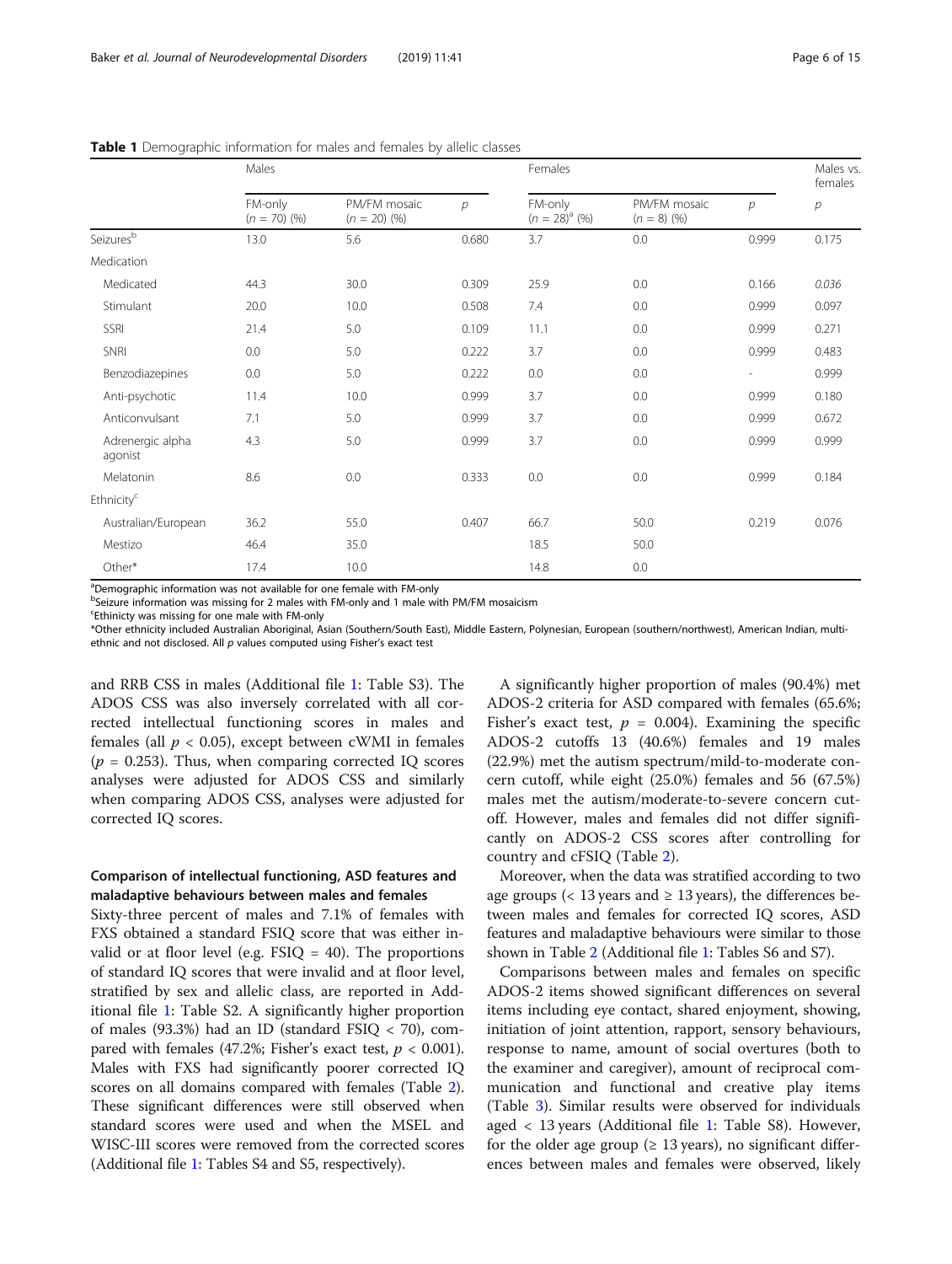<span id="page-6-0"></span>

| Table 2 Comparison between males and females on corrected      |  |
|----------------------------------------------------------------|--|
| intellectual functioning scores, ASD features, and maladaptive |  |
| behaviours                                                     |  |

|                                       | Males      |                 | Females |                 | p                       |
|---------------------------------------|------------|-----------------|---------|-----------------|-------------------------|
|                                       | $\sqrt{n}$ | Mean $\pm$ SD   | n       | Mean $\pm$ SD   |                         |
| Intellectual functioning <sup>1</sup> |            |                 |         |                 |                         |
| cVIO                                  | 87         | $45.3 \pm 23.6$ | 36      | $74.1 + 18.6$   | $< 0.0001$ <sup>*</sup> |
| cPIO                                  | 88         | $44.7 \pm 19.7$ | 36      | $69.0 \pm 16.9$ | $< 0.0001*$             |
| cWMI                                  | 34         | $35.8 \pm 15.1$ | 13      | $66.0 \pm 18.6$ | $< 0.0001*$             |
| cPSI                                  | 46         | $45.1 \pm 17.6$ | 22      | $80.1 \pm 20.0$ | $< 0.0001*$             |
| cFSIQ                                 | 87         | $33.3 \pm 24.2$ | 36      | $67.8 \pm 17.8$ | $< 0.0001$ <sup>*</sup> |
| ASD Features <sup>2</sup>             |            |                 |         |                 |                         |
| ADOS CSS                              | 80         | $6.54 \pm 2.11$ | 32      | $4.53 \pm 2.29$ | 0.090                   |
| <b>SA CSS</b>                         | 80         | $6.24 \pm 2.25$ | 32      | $4.56 \pm 2.15$ | 0.253                   |
| <b>RRB CSS</b>                        | 80         | $7.58 \pm 1.89$ | 32      | $6.16 \pm 2.64$ | 0.129                   |
| Maladaptive behaviours <sup>3</sup>   |            |                 |         |                 |                         |
| Irritability                          | 87         | $14.1 \pm 11.0$ | 34      | $10.1 \pm 11.3$ | 0.523                   |
| Lethargy                              | 87         | $6.22 \pm 5.20$ | 34      | $4.62 \pm 5.41$ | 0.829                   |
| Stereotypy                            | 87         | $5.22 \pm 4.66$ | 34      | $2.76 \pm 4.31$ | 0.057                   |
| Hyperactivity                         | 87         | $11.3 \pm 8.23$ | 34      | $6.79 \pm 7.50$ | 0.071                   |
| Inappropriate speech                  | 87         | $4.45 \pm 3.51$ | 34      | $2.59 \pm 2.96$ | 0.724                   |
| Social avoidance                      | 87         | $3.02 \pm 2.78$ | 34      | $2.38 \pm 3.21$ | 0.130                   |
| ABC total                             | 87         | $44.3 \pm 28.0$ | 34      | $29.2 \pm 29.3$ | 0.306                   |
| ABC UI                                | 87         | $0.64 \pm 0.19$ | 34      | $0.73 \pm 0.20$ | 0.415                   |

<sup>1</sup>Semi-parametric regression adjusted for country, age and ADOS CSS

 ${}^{2}$ Robust regression adjusted for country and cFSIQ ${}^{3}$ Robust Regression adjusted for cFSIQ and age

 $*p$  value remained < 0.05 after adjustment for multiple testing using FDR

due to the small sample of females  $(n = 8)$  in this age group reducing the power to detect significant differences (Additional file [1:](#page-11-0) Table S9).

Males and females did not significantly differ on any ABC-C subscales after adjusting for age and cFSIQ (Table 2). When comparing the specific classifications of the UI, a significantly greater proportion of males (47.8%) fell in the very low or low range compared with females (23.5%),  $p = 0.008$ . Nineteen (55.9%) females were classified as having high or very high quality of life compared with only 24 (26.7%) males. All other individuals fell in the moderate range.

# Comparison of intellectual functioning, ASD features and maladaptive behaviours between males with FM-only and PM/FM mosaicism

Sixty-five (94.2%) males with FM-only and 18 (90.0%) males with PM/FM mosaicism met criteria for ID ( $p =$ 0.613). However, males with FM-only had statistically significant lower cVIQ, cPSI and cFSIQ compared with males with  $PM/FM$  mosaicism (Table [4\)](#page-8-0), though the difference for cVIQ did not survive FDR. When standard IQ scores were used VIQ, WMI and PSI differed significantly between the two groups (Additional file [1](#page-11-0): Table S10). When those males assessed with the MSEL and WISC-III were removed from the corrected scores, differences between the male PM/FM mosaic and FMonly groups were no longer significant (Additional file [1](#page-11-0): Table S11). When stratified by age, significant differences were observed for males under 13 years for all intellectual functioning scores, except cPIQ after adjusting for multiple testing (Additional file [1](#page-11-0): Table S12). However, no significant differences were observed between males with FM-only and PM/FM mosaicism aged 13 years and above (Additional file [1](#page-11-0): Table S13).

There were no significant differences between the proportion of participants with FM (89.2%) and PM/FM mosaicism (94.4%) who met criteria for ASD ( $p = 0.668$ ). The two groups also did not significantly differ on each of the ADOS-2 CSS, both prior to and after adjusting for cFSIQ (Table [4\)](#page-8-0). Similar results for ADOS-2 CSS were observed for both stratified age groups (Additional file [1](#page-11-0): Tables S12 and S13).

The PM/FM mosaic group had significantly lower scores on the irritability, inappropriate speech and social avoidance subscales of the ABC-C compared with the FM-only group, after controlling for age. The PM/FM mosaic group also had lower total ABC-C scores and a higher UI (Table [4\)](#page-8-0). No other significant differences were observed between the two groups on the ABC-C. The proportion of males falling into each of the UI categories did not significantly differ between males with FM-only and males with PM/FM mosaicism (Fisher's exact test,  $p = 0.292$ ). When stratified by age, no significant differences were observed for males under 13 years after adjusting for multiple testing (Additional file [1](#page-11-0): Table S12). However, for those males aged 13 and over, all ABC-C domains significantly differed between the PM/FM mosaic and FM-only groups, except hyperactivity (Additional file [1](#page-11-0): Table S13).

# Comparison of intellectual functioning, ASD features and maladaptive behaviours between females with FM-only and PM/FM mosaicism

A significantly greater proportion of females with FMonly had FSIQ < 70 (57.1%) compared with females with PM/FM mosaicism (12.5%;  $p = 0.044$ ). Females with PM/FM mosaicism had higher scores on all corrected intellectual functioning domains compared with females with FM-only (Table [5](#page-8-0)). These same findings were shown when using standard IQ scores and when the MSEL and WISC-III were removed from corrected scores (Additional file [1](#page-11-0): Table S14 and S15, respectively).

Seventeen (70.8%) females with FM-only met criteria for ASD on the ADOS-2 compared with four (50%) in the PM/FM mosaic group. However, this difference was not significant (Fisher's exact test,  $p = 0.397$ ). Furthermore,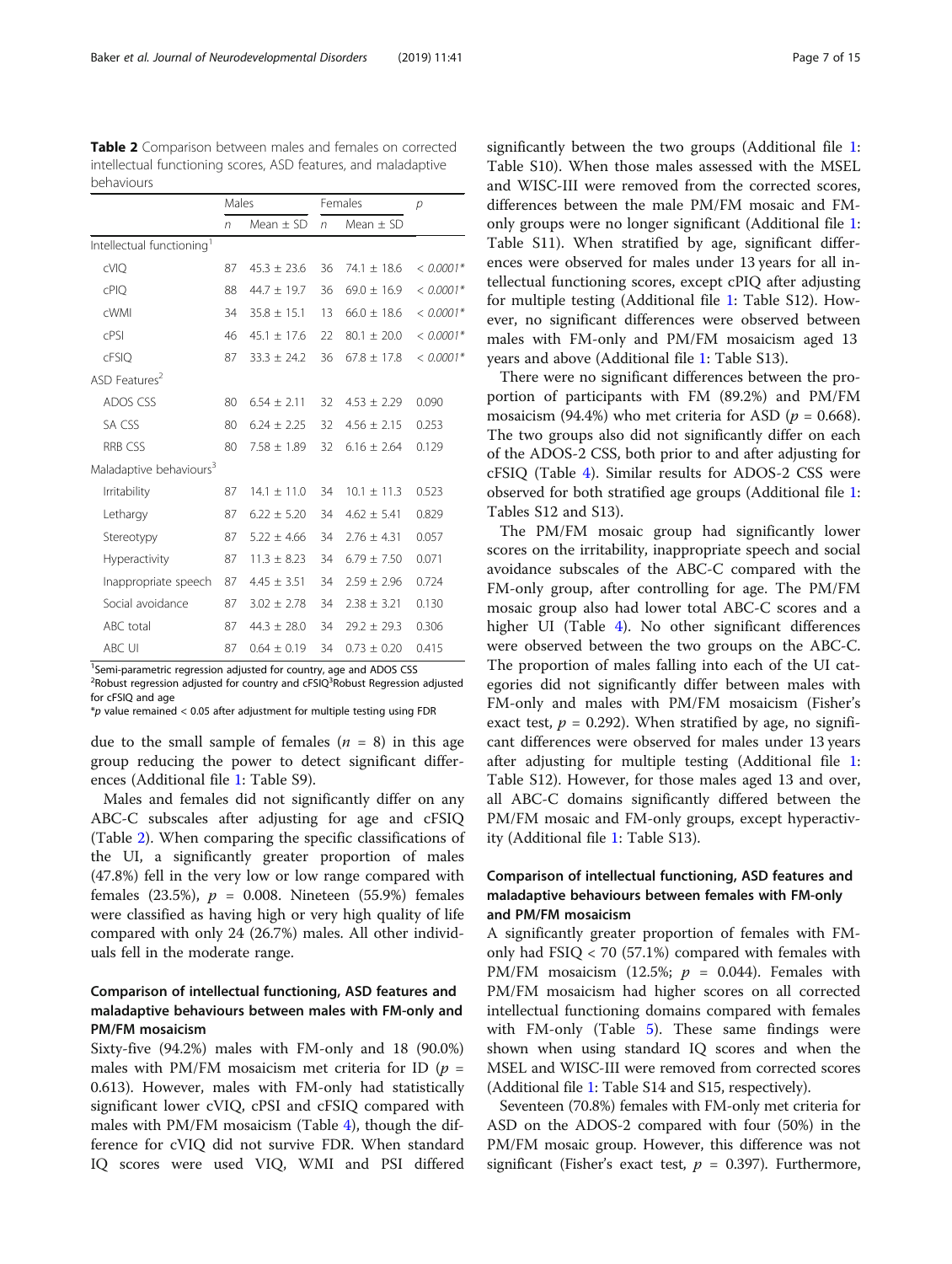|                                        | Males      |            | Females          | $\overline{p}$ |          |
|----------------------------------------|------------|------------|------------------|----------------|----------|
|                                        | $\sqrt{n}$ | % atypical | $\boldsymbol{n}$ | % atypical     |          |
| <b>SA</b>                              |            |            |                  |                |          |
| Pointing                               | 62         | 71.0       | 17               | 76.5           | 0.767    |
| Gestures                               | 83         | 55.4       | 32               | 37.5           | 0.099    |
| Eye contact                            | 83         | 81.9       | 32               | 53.1           | $0.004*$ |
| Facial expressions                     | 83         | 88.0       | 32               | 71.9           | 0.050    |
| Shared enjoyment                       | 83         | 49.4       | 32               | 18.8           | $0.003*$ |
| Showing                                | 62         | 77.4       | 17               | 35.3           | $0.002*$ |
| Response to joint attention            | 62         | 29.0       | 17               | 11.8           | 0.212    |
| Initiation of joint attention          | 62         | 71.0       | 17               | 29.4           | $0.004*$ |
| Quality of social overtures            | 83         | 88.0       | 32               | 75.0           | 0.095    |
| Rapport                                | 83         | 72.3       | 32               | 46.9           | $0.016*$ |
| <b>RRB</b>                             |            |            |                  |                |          |
| Sensory                                | 83         | 62.7       | 32               | 31.3           | $0.003*$ |
| Mannerisms                             | 83         | 59.0       | 32               | 46.9           | 0.296    |
| Repetitive and stereotyped behaviours  | 83         | 73.5       | 32               | 68.8           | 0.646    |
| Stereotyped language                   | 62         | 78.7       | 27               | 63.0           | 0.187    |
| Other                                  |            |            |                  |                |          |
| Use of body as tool                    | 39         | 38.5       | 9                | 11.1           | 0.238    |
| Response to name                       | 62         | 43.5       | 17               | 11.8           | $0.022*$ |
| Social smile                           | 33         | 51.5       | 6                | 16.7           | 0.190    |
| Amount of social overtures (examiner)  | 83         | 72.3       | 32               | 37.5           | $0.001*$ |
| Amount of social overtures (caregiver) | 48         | 55.1       | 16               | 6.3            | $0.001*$ |
| Amount of reciprocal communication     | 42         | 66.7       | 23               | 30.4           | $0.009*$ |
| Functional play                        | 62         | 69.4       | 17               | 29.4           | $0.005*$ |
| Imaginative/creative play              | 83         | 94.0       | 31               | 67.7           | $0.001*$ |
| Self-injury                            | 83         | 12.0       | 32               | 0.0            | 0.060    |
| Anxiety                                | 83         | 36.1       | 31               | 35.5           | 0.999    |

<span id="page-7-0"></span>Table 3 Comparison between males and females on key ADOS-2 items

All  $p$  values computed using Fisher's exact test

 $*$ p value remained < 0.05 after adjusting for multiple testing using FDR

females with FM-only and PM/FM mosaicism did not differ significantly on any of the ADOS-2 CSS (Table [5](#page-8-0)).

Females with FM-only had significantly higher scores on the irritability, lethargy, hyperactivity and inappropriate speech subscales of the ABC-C, in addition to significantly higher overall scores and a significantly lower UI (Table [5\)](#page-8-0), after adjusting for cFSIQ. All seven (100.0%) females with PM/FM mosaicism fell in the very high or high UI category compared to twelve (44.4%) females with FM-only; this difference was significant (Fisher's exact test,  $p = 0.046$ . Of note, the female cohorts could not be stratified by age given the small number of females in the 13 and over age group.

# **Discussion**

This study contributes to the field by providing a neurodevelopmental characterisation (ID, ASD and maladaptive behaviours) in individuals with FXS, stratified by sex and presence/absence of mosaicism. To the best of the authors' knowledge, this is the first study to compare these features between females with FM-only and with PM/FM mosaicism. Using a large international cohort of individuals with FXS, females were shown to have a milder clinical phenotype in comparison with males, with this attenuation in phenotype being more pronounced in females with PM/FM mosaicism. Similarly, males with PM/FM mosaicism also presented with a milder phenotype in comparison with their FM-only counterparts. The differences observed between sexes and allelic classes are primarily a result of the more severe cognitive impairment in males and FM-only individuals, respectively. These results are likely underpinned by *FMR1*-specific molecular differences between sex and allelic classes. Specifically, FMR1 promoter methylation mosaicism (reviewed in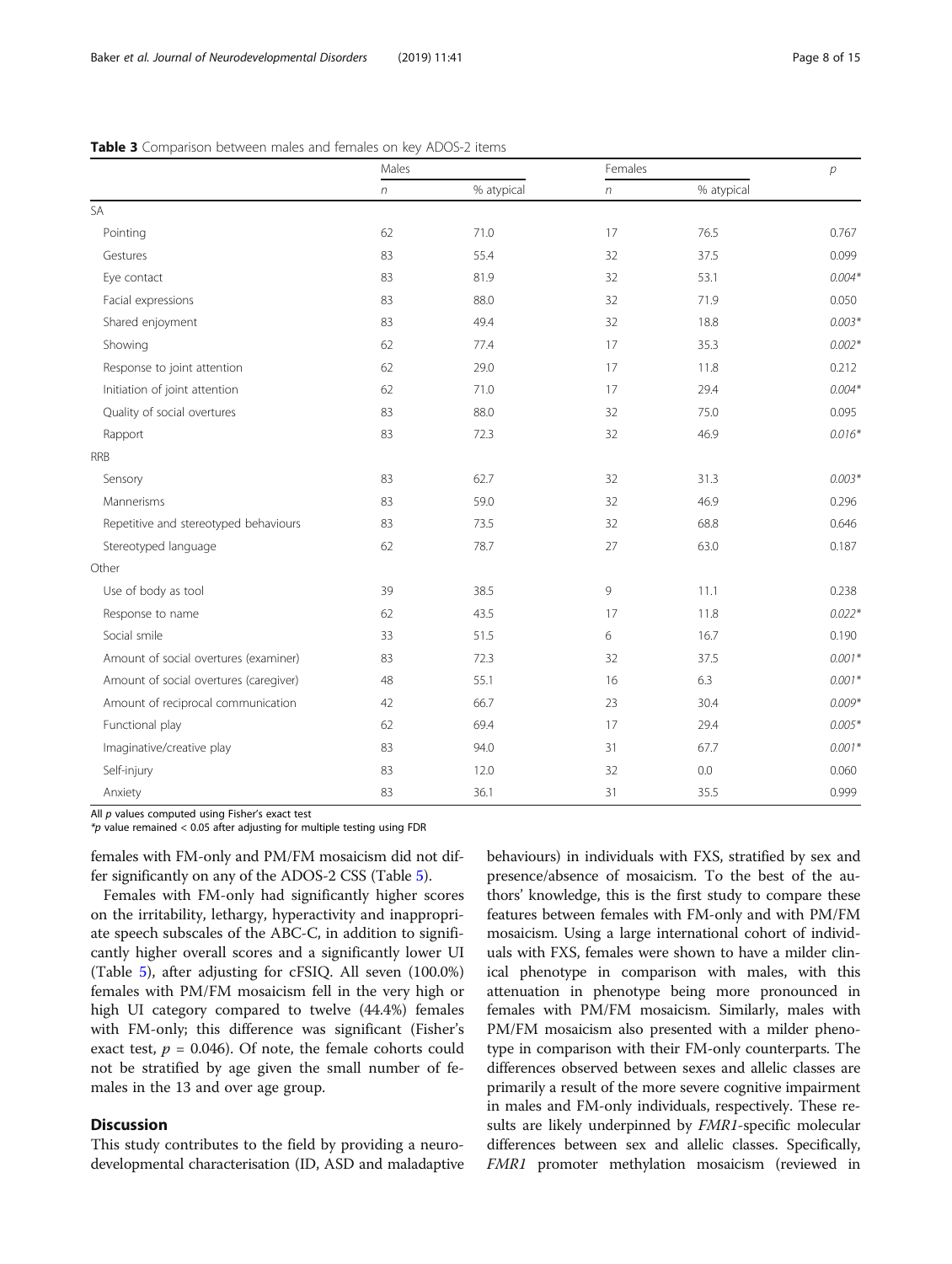|                                       | FM-only |                 | PM/FM Mosaic |                 | $\mathcal{D}$ |
|---------------------------------------|---------|-----------------|--------------|-----------------|---------------|
|                                       | n       | Mean $\pm$ SD   | $\sqrt{n}$   | Mean $\pm$ SD   |               |
| Intellectual functioning <sup>1</sup> |         |                 |              |                 |               |
| cVIQ                                  | 69      | $41.5 \pm 23.2$ | 18           | $59.6 + 19.7$   | 0.032         |
| cPIO                                  | 69      | $42.1 \pm 20.3$ | 19           | $54.1 \pm 14.1$ | 0.138         |
| cWMI                                  | 25      | $30.0 \pm 11.4$ | 9            | $51.7 \pm 13.0$ | 0.075         |
| cPSI                                  | 34      | $38.9 \pm 11.6$ | 12           | $62.8 \pm 20.0$ | $0.004*$      |
| cFSIQ                                 | 69      | $28.9 \pm 23.8$ | 18           | $49.9 \pm 18.1$ | $0.019*$      |
| $ASD$ features <sup>2</sup>           |         |                 |              |                 |               |
| ADOS CSS                              | 64      | $6.67 \pm 2.06$ | 16           | $6.00 \pm 2.31$ | 0.930         |
| <b>SA CSS</b>                         | 64      | $6.38 \pm 2.26$ | 16           | $5.69 \pm 2.18$ | 0.658         |
| <b>RRB CSS</b>                        | 64      | $7.64 \pm 1.92$ | 16           | $7.31 \pm 1.78$ | 0.710         |
| Maladaptive behaviours <sup>3</sup>   |         |                 |              |                 |               |
| Irritability                          | 70      | $15.5 \pm 11.4$ | 20           | $9.00 \pm 7.58$ | $0.011*$      |
| Lethargy                              | 70      | $6.71 \pm 5.42$ | 20           | $4.65 \pm 3.63$ | 0.117         |
| Stereotypy                            | 70      | $5.60 \pm 4.66$ | 20           | $3.90 \pm 4.39$ | 0.233         |
| Hyperactivity                         | 70      | $12.1 \pm 8.28$ | 20           | $8.35 \pm 7.63$ | 0.071         |
| Inappropriate speech                  | 70      | $4.90 \pm 3.50$ | 20           | $2.80 \pm 3.27$ | $0.009*$      |
| Social avoidance                      | 70      | $3.47 \pm 2.75$ | 20           | $2.05 \pm 3.07$ | $0.012*$      |
| ABC total                             | 70      | $48.3 \pm 28.3$ | 20           | $30.8 \pm 23.4$ | $0.012*$      |
| ABC UI                                | 70      | $0.62 \pm 0.19$ | 20           | $0.73 \pm 0.16$ | $0.006*$      |

<span id="page-8-0"></span>Table 4 Comparison of males by allelic class on corrected intellectual functioning, ASD features and maladaptive behaviours

<sup>2</sup>Robust regression adjusted for cFSIQ

3 Robust regression adjusted for age

 $*p$  value remained < 0.05 after adjustment for multiple testing using FDR

Kraan et al. [\[68\]](#page-14-0)) has been inversely correlated with FMRP expression in blood and IQ scores in individuals with FXS of both sexes [[60](#page-13-0), [69,](#page-14-0) [70\]](#page-14-0).

#### Intellectual functioning

Consistent with previous literature [[13,](#page-12-0) [71\]](#page-14-0), approximately 90% of males had FSIQ < 70 compared with 47% of females. Males also had significantly lower corrected IQ scores on all domains compared with females, which remained significant when stratified by age. Significant variability was observed within both the male and female cohorts as reflected in the range of standard IQ scores (Additional file [1](#page-11-0): Table S4).

Although males with FM-only and PM/FM mosaicism did not differ on the proportion having FSIQ < 70, males with PM/FM mosaicism presented with higher corrected IQ scores on all domains though only cPSI and cFSIQ reached statistical significance. When using standard IQ scores VIQ, WMI and PSI were all significantly higher in the PM/FM mosaic group. Closer inspection of the data stratified by age revealed these significant differences were also observed in the younger age group (< 13 years), but not in the older age group ( $\geq 13$  years),

|                                       | FM-only    |                 | PM/FM Mosaic   |                 |               |  |
|---------------------------------------|------------|-----------------|----------------|-----------------|---------------|--|
|                                       | $\sqrt{n}$ | Mean $\pm$ SD   | $\sqrt{n}$     | Mean $\pm$ SD   | $\mathcal{D}$ |  |
| Intellectual functioning <sup>1</sup> |            |                 |                |                 |               |  |
| cVIQ                                  | 28         | $70.7 \pm 17.0$ | 8              | $85.9 \pm 20.0$ | $0.024*$      |  |
| cPIO                                  | 28         | $66.2 \pm 17.2$ | 8              | $78.8 \pm 12.3$ | $0.006*$      |  |
| cWMI                                  | 9          | $59.8 \pm 17.2$ | $\overline{4}$ | $80.0 \pm 15.0$ | $0.021*$      |  |
| cPSI                                  | 16         | $75.3 \pm 19.0$ | 6              | $92.7 \pm 18.1$ | $0.014*$      |  |
| cFSIQ                                 | 28         | $64.5 \pm 17.3$ | 8              | 79.4 $\pm$ 15.2 | $0.019*$      |  |
| ASD features <sup>2</sup>             |            |                 |                |                 |               |  |
| ADOS CSS                              | 24         | $4.75 \pm 2.09$ | 8              | $3.88 \pm 2.85$ | 0.806         |  |
| <b>SA CSS</b>                         | 24         | $4.71 \pm 2.03$ | 8              | $4.13 \pm 2.59$ | 0.664         |  |
| RRB CSS                               | 24         | $6.67 \pm 2.30$ | 8              | $4.63 \pm 3.16$ | 0.523         |  |
| Maladaptive behaviours <sup>2</sup>   |            |                 |                |                 |               |  |
| Irritability                          | 27         | $11.8 \pm 12.0$ | 7              | $3.57 \pm 3.51$ | $0.036*$      |  |
| Lethargy                              | 27         | $5.44 \pm 5.73$ | 7              | $1.43 \pm 1.90$ | $0.037*$      |  |
| Stereotypy                            | 27         | $3.48 \pm 4.58$ | 7              | $0.00 \pm 0.00$ | <b>NA</b>     |  |
| Hyperactivity                         | 27         | $8.33 \pm 7.69$ | 7              | $0.86 \pm 0.90$ | $< 0.001*$    |  |
| Inappropriate speech                  | 27         | $3.19 \pm 3.04$ | 7              | $0.29 \pm 0.49$ | $0.001*$      |  |
| Social avoidance                      | 27         | $2.67 \pm 3.34$ | 7              | $1.29 \pm 2.56$ | 0.429         |  |
| <b>ABC Total</b>                      | 27         | $34.9 \pm 30.3$ | 7              | 7.43 $\pm$ 6.40 | $0.001*$      |  |
| ABC UI                                | 27         | $0.69 \pm 0.21$ | 7              | $0.88 \pm 0.06$ | $0.005*$      |  |

Table 5 Comparison of females by allelic class on corrected intellectual functioning, ASD features and maladaptive behaviours

1 Robust regression adjusted for ADOS CSS

2 Robust regression adjusted for cFSIQ

 $*p$  value remained < 0.05 after adjustment for multiple testing using FDR

likely due to the small sample size of PM/FM mosaic males ( $n = 6$ ) in the older age bracket. Thus, while the majority of males still had IQ scores in the extremely low range, males with PM/FM mosaicism tended to have IQ scores within the milder ID range. The subtle differences that were observed between these two groups (FM-only versus PM/FM mosaic) when comparing index scores demonstrate the significant impact the floor effect has on exploring the phenotype in males with FXS, though there was less impact in females with FXS. Females with PM/FM mosaicism were less likely to have FSIQ < 70 compared with females with FM-only, and all corrected IQ scores were significantly higher in the PM/ FM mosaic group.

# ASD features

Males were more likely to meet criteria for ASD on the ADOS-2 compared with females, though within each sex, the proportion of FM-only and PM/FM mosaic cases meeting ADOS-2 criteria did not significantly differ. When using gold standard diagnostic instruments (i.e. ADOS, ADI-R and DSM criteria) as many as 60% of males with FXS presented with behaviours that supported a comorbid diagnosis of ASD [\[72](#page-14-0)]. Thus, the proportion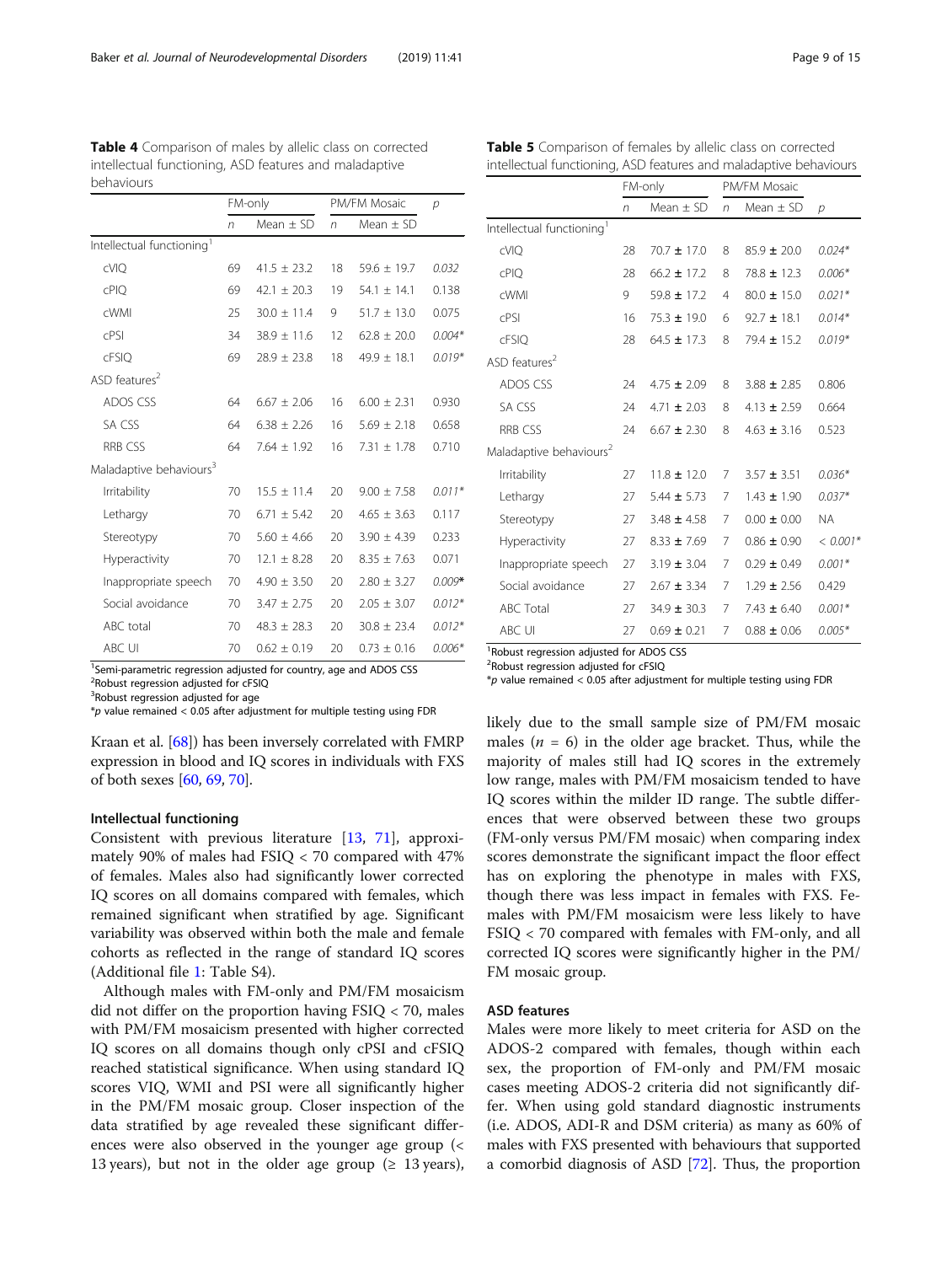of those meeting criteria for ASD in the current study (males 90.4% and females 65.6%) are somewhat higher than previous estimates, though are similar to reports on the prevalence of ASD symptoms more generally in children with FXS (approximately 90% of males and a third of females) [\[11,](#page-12-0) [25\]](#page-13-0). Nonetheless, the proportion meeting ADOS-2 criteria for ASD is not an accurate reflection of the proportion of individuals with FXS who would meet DSM-5 criteria for ASD.

Significant discordance has been observed even between gold standard diagnostic assessments when determining the presence of ASD in those with FXS. In particular, one study demonstrated good agreement between ADOS-G and DSM-IV criteria [[72\]](#page-14-0), while another found a high false positive rate using the ADOS-G compared with ADI-R and DSM-IV criteria combined [\[20](#page-13-0)]. The revised diagnostic algorithms of the ADOS-2 and changes to ASD diagnostic criteria within the DSM-5 complicate this picture further. The diagnostic algorithm of the ADOS-G did not incorporate repetitive and restricted behaviours and given that these types of behaviours, particularly hand flapping and perseveration of speech, are common in those with FXS [[73\]](#page-14-0), the ADOS-2 may increase rates of ASD in FXS in comparison with ADOS-G. Moreover, a recent longitudinal study of ASD in FXS demonstrated increased rates of ASD over time, with 80% of males ( $M_{\text{age}} = 11.50 \text{ years}$ ) and 41.7% of females ( $M_{\text{age}} = 11.21$  years) meeting criteria for ASD at time 2 using the ADOS-2 algorithms [[24\]](#page-13-0). Similarly, a non-significant trend for social affect CSS scores to increase with chronological age was observed in another longitudinal study of males with FXS [\[27](#page-13-0)]. Thus, the use of the ADOS-2 in addition to the wide age range of participants in the current study may explain the elevated rates and features associated with ASD.

Thurman and colleagues [\[27](#page-13-0)] also demonstrated that increases in nonverbal ability were associated with decreases in SA CSS and RRB CSS in their longitudinal study of males with FXS (FM-only + PM/FM mosaic). We also found significant associations between nonverbal IQ (cPIQ) and both SA and RBB CSS in males with FXS, and between cPIQ and RRB CSS in females. It has been suggested that individuals with better nonverbal abilities may have a greater range of interests and activities, and may also be more able to engage in more productive rather than repetitive behaviours compared with children with poorer nonverbal abilities [\[27,](#page-13-0) [74](#page-14-0)]. Expressive language skills were also associated with less repetitive behaviours in males with FXS [[27](#page-13-0)]. However, in the current study, associations with cVIQ and RRB CSS were only found in the female cohort. The very low verbal ability scores obtained using the Wechsler scales to assess VIQ may explain the lack of associations in our male cohort.

No differences were observed between sexes on ADOS-2 CSS after controlling for cFSIQ. Thus, the increased prevalence of features associated with ASD in males with FXS compared with females is likely due to the greater severity of intellectual impairment. In line with this, when we adjusted for ADOS CSS for comparisons of intellectual functioning, the differences between males and females remained significant. Nonetheless, differences were obtained at an item level between males and females, particularly the social interaction items. Females were more likely to effectively use eye contact, initiate joint attention, respond to their name, share enjoyment and show objects and toys of interest to the examiner/caregiver. Moreover, females more frequently attempted to engage the examiner (e.g. amount of social overtures) and their caregivers and displayed more creative play skills in comparison with males. More specifically, only a very small proportion of females (6.3%) showed atypical amount of social overtures to the caregiver and for most females, initiation of joint attention and amount of reciprocal communication was typical. Yet, approximately 75% of females presented with atypical quality of social overtures. This is consistent with the view that individuals with FXS are interested in engaging socially with others, though other factors such as anxiety and hyperarousal may interfere with the quality of these social interactions [\[75](#page-14-0)]. As described by Mazzocco and colleagues [\[76](#page-14-0)], language abilities can have negative impacts on social interactions, even in brief encounters with an unfamiliar adult. Specifically, girls with FXS ( $n = 20$ ; VIQ > 70) asked fewer questions overall, fewer questions that logically flowed from the previous utterance, and spoke more repetitious phrases compared with typically developing peers; factors that would contribute to poorer quality of social overtures in an ADOS-2 assessment. Turkstra and colleagues [\[77\]](#page-14-0) also demonstrated that the gap in performance on social cognition tasks for females with FXS compared with typically developing peers is likely attributed to general cognitive functions such as language and IQ. This phenomenon is likely further inflated in males with FXS, given their more impaired verbal abilities. Interventions that target the contributions of cognitive and language deficits may assist with social interaction skills.

Interestingly, the proportion of males and females presenting with repetitive and restricted behaviours only differed at the item level for unusual sensory interests, with more males engaging in such behaviours compared with females. The lack of differences on repetitive behaviours, as well as hand mannerisms is not surprising given that these are typical features that are associated with FXS in both males [\[78](#page-14-0)] and females [\[17](#page-13-0), [18](#page-13-0)]. In particular, preoccupations with one particular or parts of object(s), distress due to environmental changes and a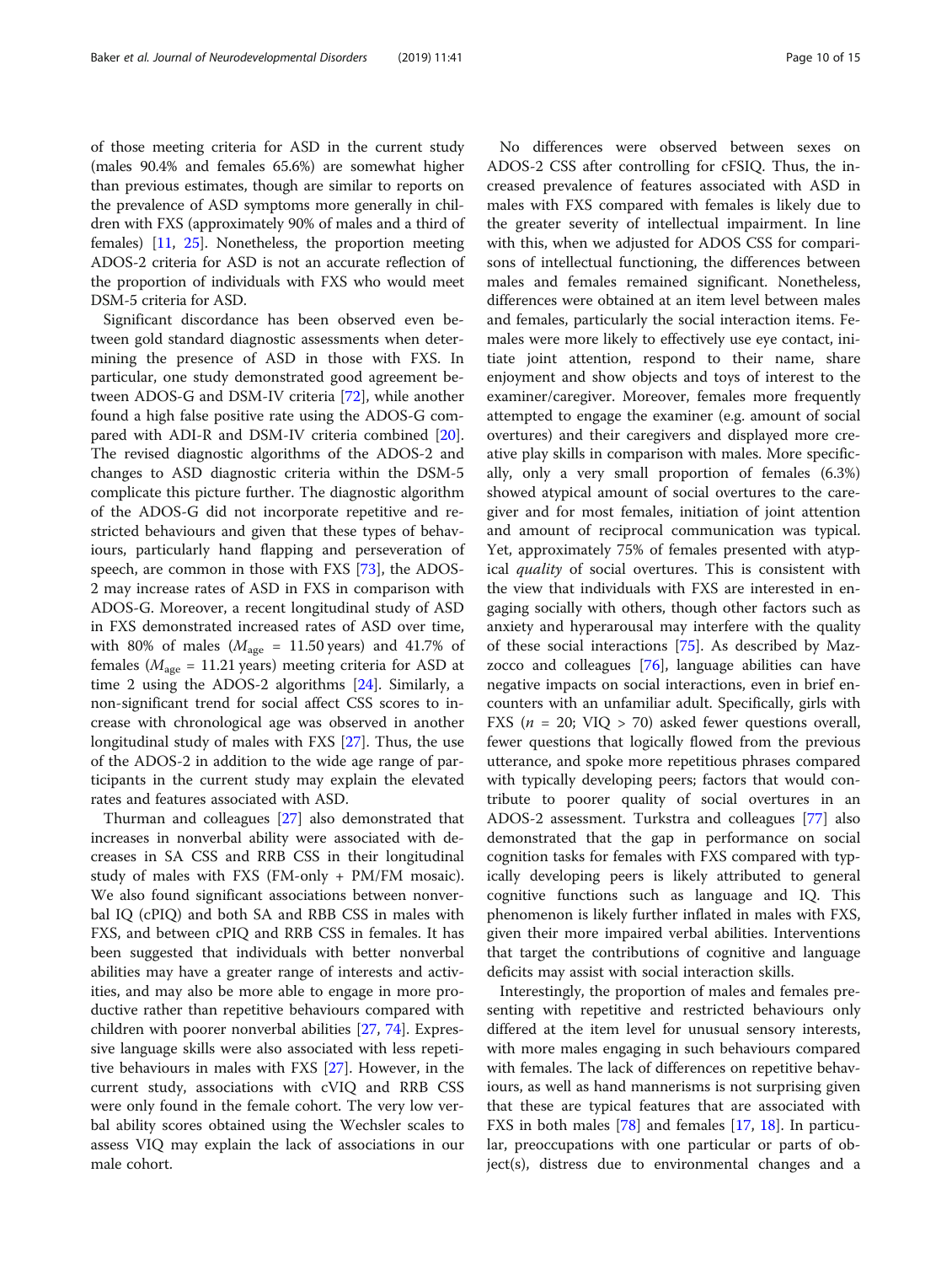restricted range of interests have been reported for both males and females with FXS [\[17\]](#page-13-0). These item-level differences remained significantly different between males and females for the younger age group (< 13 years), but not the older age group ( $\geq$  13 years); this is likely due to the small sample of females in the older age group. Increased rates of RRBs can further impede daily functioning by creating a barrier to learning and social interaction [[79\]](#page-14-0). Thus, interventions that aim to alleviate these behaviours would also be beneficial. However, identification of the mechanism for the specific RRB would need to be targeted (e.g. cognitive ability, anxiety), and this likely varies for each individual [\[78](#page-14-0)].

These findings are in contrast to a study comparing males and females with idiopathic ASD [\[33](#page-13-0)], where females who met criteria for ASD on a 'gold standard' measure (i.e. ADOS-2 or ADI-R) had similar profiles to males on the ADOS-2 after adjusting for multiple comparisons. However, females were reported by their parents to have greater autistic traits compared to males on the Social Responsiveness Scale (SRS) [\[80\]](#page-14-0). This may be due to the fact that the SRS provides norms for males and females separately, while the ADOS-2 is normed predominantly on a sample of males with idiopathic ASD. To further elucidate the autistic profile in females with FXS, the use of other assessment tools such as the SRS may be beneficial.

No differences were observed between FM-only and PM/FM mosaic cases on any ADOS CSS in either sex, after adjusting for cFSIQ. Other researchers investigating the associations between FXS-specific molecular variables and ASD phenomenology reported that FMRP did not account for unique variance in predicting ASD symptom severity over and above the contribution of nonverbal IQ [[81\]](#page-14-0). However, in our recent study on a sub-sample of those individuals included in the current study, we demonstrated that those FM-only males who had incomplete silencing of FMR1 mRNA FM alleles had greater autistic features based on the ADOS CSS [\[39](#page-13-0)]. This suggested that overexpression of expanded FM mRNA may contribute towards the ASD features seen in this sub-group of males with FXS. However, these findings need replication in larger independent cohorts.

# Maladaptive behaviours

Although maladaptive behaviours did not significantly differ between males and females after adjusting for cFSIQ, significant differences were observed between FM-only and PM/FM mosaic cases within each of the sexes. In particular, males with FM-only were reported by their caregivers to be more irritable, use more inappropriate speech and to be more socially avoidant compared with males with PM/FM mosaicism. Moreover, the quality of life was reported to be significantly poorer in FM-only males. When stratified by age, no significant differences were observed between these two groups for the under 13 age group. While significant differences were observed for the older age group on all the ABC-C subscales, except hyperactivity. However, these findings should be interpreted with caution given only six males with PM/FM mosaicism wereincluded in the analysis.

Similarly, females with FM-only were reported to be more irritable, lethargic and hyperactive and to use more inappropriate speech compared with their PM/FM mosaic counterparts. However, the two female groups did not differ on the social avoidance subscale which is consistent with the more social approach type behaviours that were observed in the ADOS-2. Of note, all females with PM/FM mosaicism were reported to have high or very high quality of life compared with only 44% of those in the female FM-only group. Thus, parent reports of behaviours appear to significantly differ between allelic classes despite no significant differences being observed on the ADOS-2. Unlike the ADOS-2 administrators/ coders, parents are not blinded to allelic classification and consequently may be biased in their responses on the ABC-C given the prognostic information they are given at the time of diagnosis.

# Limitations

An important limitation of the current study is the use of several assessment types for intellectual functioning. Specifically, the WISC-III Chilean edition is not directly comparable with the other Wechsler scales used in this study. Further, while the MSEL has demonstrated good convergent validity with other intellectual functioning measures in a sample of children with ASD [[59](#page-13-0)], the MSEL may overestimate cognitive abilities in comparison with the Wechsler scales, particularly in children with FXS. Behavioural challenges that emerge later in childhood including inattention and hyperactivity may impact the child's ability to complete more structured intellectual functioning assessments such as the Wechsler scales.

Evidence for the influence of these assessments is demonstrated when significant differences between allelic classifications within the male cohort were lost when the MSEL and WISC-III were removed. Within the WISC-III Coding and Arithmetic are included in the performance and verbal indexes, respectively. Coding assesses processing speed skills while Arithmeticassesses working memory. Working memory and processing speed tasks can be particularly difficult for males with FXS. The significant flooring associated with males with FXS has a clear impact on scores and thus the understanding of the variability in the phenotype. Thus, there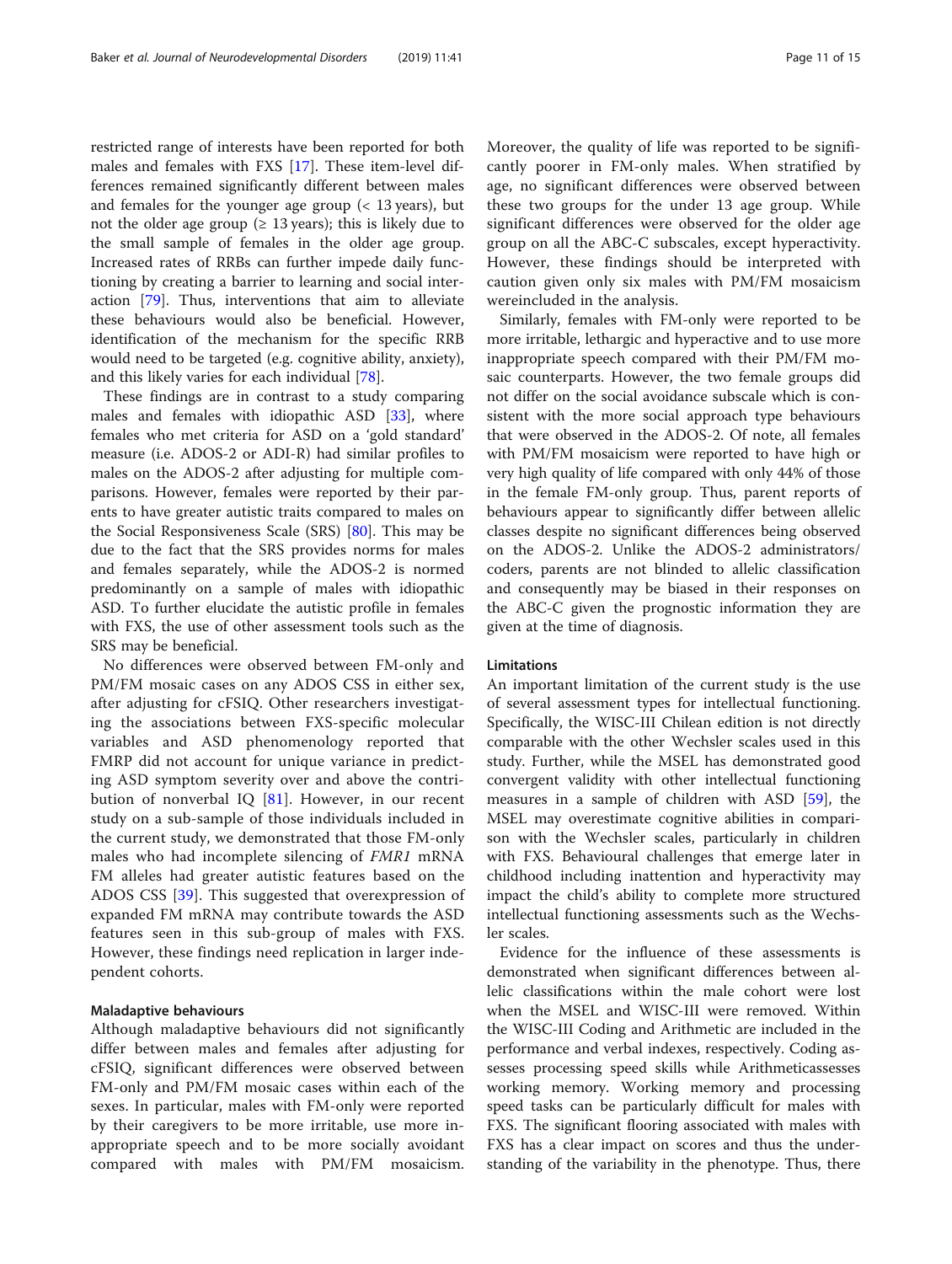<span id="page-11-0"></span>is still a great need to develop an appropriate and accurate assessment battery that can be used longitudinally and that is inclusive for all cognitive abilities. Such an assessment battery will assist in understanding developmental trajectories of individuals with FXS but will also be extremely beneficial for clinical trials. While there is good convergent validity between each of Wechsler scales according to the test manuals [[54](#page-13-0)–[56](#page-13-0)], this might not hold for individuals with ID. Thus, the development and use of a single intellectual functioning assessment tool that is sensitive to variation of cognitive skills in individuals of a wide range, from infancy to adulthood, will be beneficial for future research and clinical practice.

Another limitation to the current study is the wide age range of the participants (1–43 years). While age was used as a covariate (where appropriate) and analyses were also conducted with the groups stratified into two age groups, the small number of females in the older age group prevented further stratification into three categories: (i) childhood (< 13 years); (ii) adolescence ( $\geq$  13 years and  $\leq$ 18 years); (iii) adulthood (19+ years). Future research with larger samples of females would be beneficial. Moreover, detection of ASD features may be more difficult to detect in those aged under 2 years. Nonetheless, for those children in the current study, four children were aged under 2 years and completed a Toddler module of the ADOS-2. All these children met the requirements of this module, cruising/ walking and based on the MSEL, a nonverbal mental age greater than 12 months [[82](#page-14-0)]. Two of these children fell in the mild-to-moderate range of concern, one in the moderate-to-severe range of concern and one in the littleto-no concern range. Suggesting that ASD features were accurately detected for participants < 2 years of age.

Lastly, this is not a population-based study and recruitment was consequently confounded by site of recruitment. There is a likely ascertainment bias, particularly in the female group, in which more severe females were involved in the study. This may contribute towards the significant differences that were observed between FM-only and PM/FM mosaic cases. This is an important issue for the broader FXS field and is not unique to this study. Further, obtaining large samples of individuals with PM/FM mosaicism is difficult, as evidenced by this study and other previous studies including males with mosaicism. The small sample of individuals with PM/FM mosaicism in the current study likely reduced statistical power, particularly when groups were stratified by age. Further studies in unbiased and larger samples of females with FM-only and PM/FM mosaicism are needed.

# Conclusions

This study contributes to the field by providing a neurodevelopmental characterisation (ID, ASD and maladaptive

behaviours) in individuals with FXS stratified by sex and presence/absence of mosaicism. To the best of the authors' knowledge, there is no study to date that has compared females with FM-only and females with PM/FM mosaicism on multiple psychological domains using standardised measures. Moreover, there is a lack of research that has compared specific behaviours associated with ASD between males and females. Of note, the findings regarding the differences between males and females on maladaptive behaviours were lost after controlling for IQ, which has not previously been explored.

This study demonstrates that while males with FXS had significantly lower intellectual functioning scores than females with FXS, no significant differences were observed on ASD features after controlling for cFSIQ. This finding suggests that it is primarily the significant cognitive impairment in males with FXS that lead to the increased prevalence of ASD features in comparison with females. Overall ASD features were also shown to be significantly and negatively correlated with cFSIQ scores, in each sex. Taken together, these findings are consistent with the theory that the degree of cognitive impairments in genetic conditions account for the ASD phenomenology via reduced intellectual abilities [\[83](#page-14-0)], possibly due to common biochemical and neural dysfunctions leading to both these phenotypic characteristics. These findings have implications in genetic counselling and clinical settings. Nonetheless, the contribution of masking, particularly in higher functioning females with FXS, should be considered and assessments with other ASD assessment tools, which provide norms for each sex may assist to elucidate symptomatology in females.

The ABC-C is widely used as a primary outcome measure in clinical trials in FXS. Given the significant differences seen between the ADOS-2 and ABC-C between allelic classes, caution is advised for the ABC-C as a primary outcome measure when used in isolation. Moreover, current behavioural interventions and treatments for FXS are primarily those that are recommended for individuals with idiopathic ASD and consequently, there is a clear unmet need for treatments that are specific to FXS. Based on the findings of the current study, interventions that target cognitive abilities, particularly nonverbal skills, may in turn reduce the severity of ASD features and other maladaptive behaviours. Reductions in these behaviours have the potential to lead to better outcomes for the affected children and their families.

#### Supplementary information

Supplementary information accompanies this paper at [https://doi.org/10.](https://doi.org/10.1186/s11689-019-9288-7) [1186/s11689-019-9288-7.](https://doi.org/10.1186/s11689-019-9288-7)

Additional file 1. Note S1-S4 and Table S1-S15 Clinical Phenotype of FXS.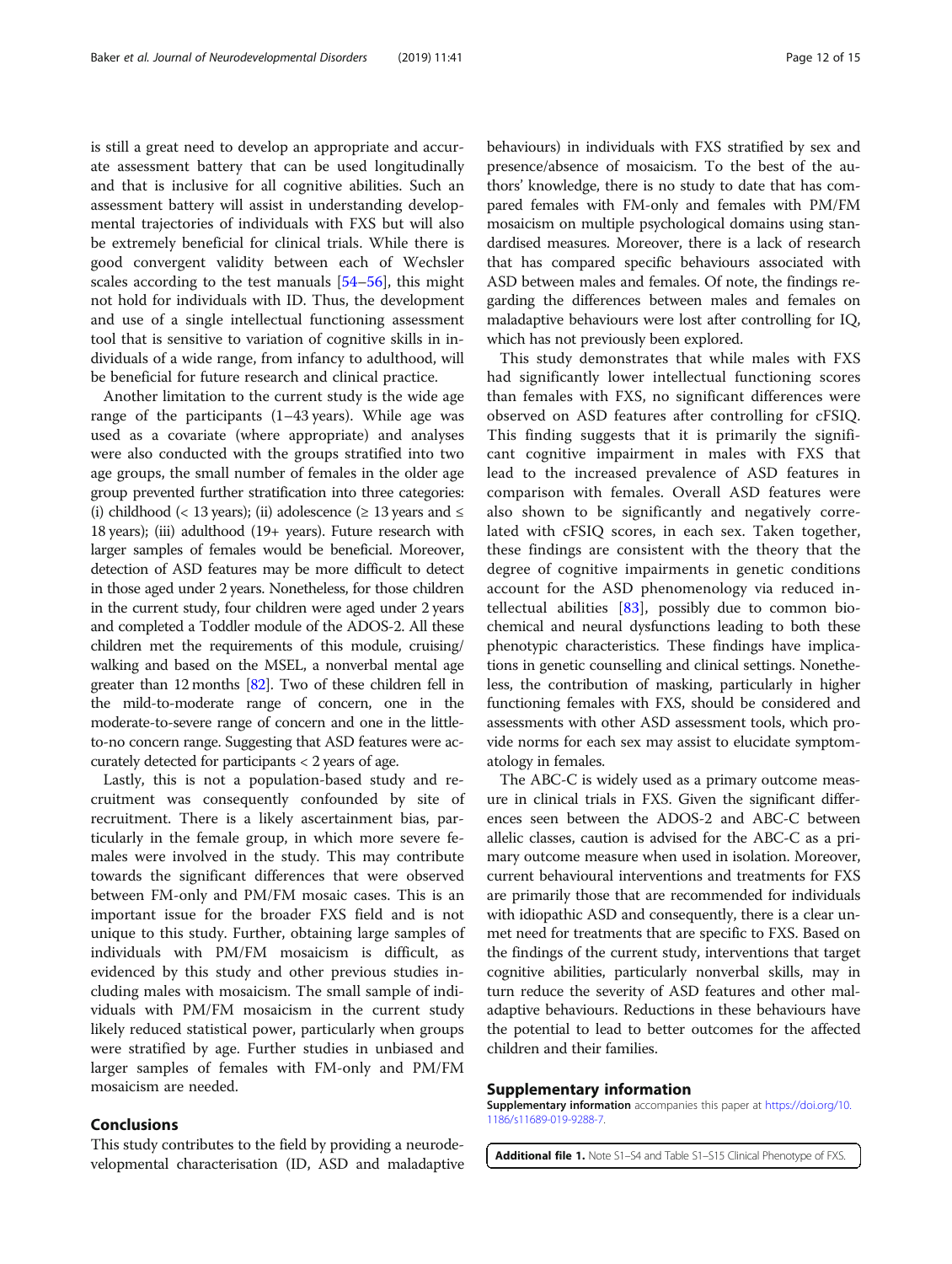# <span id="page-12-0"></span>Abbreviations

ABC-C: Aberrant Behavior Checklist-Community; ADI-R: Autism Diagnostic Interview-Revised; ADOS-G: Autism Diagnostic Observation Schedule-Generic; ADOS-2: Autism Diagnostic Observation Schedule-2nd Edition; ADOS CSS: Overall ADOS-2 Calibrated Severity Score; ASD: Autism spectrum disorder; cFSIQ: Corrected Full Scale IQ; cPIQ: Corrected performance IQ; cPSI: Corrected processing speed index; CSS: Calibrated severity score; cVIQ: Corrected verbal IQ; cWMI: Corrected working memory index; DSM-5: Diagnostic and Statistical Manual of Mental Health Disorders-5th Edition; DSM-IV: Diagnostic and Statistical Manual of Mental Health Disorders-4th Edition; FDR: False discovery rate; FM: Full mutation; FMRP: Fragile X mental retardation protein; FSIQ: Full Scale IQ; FXS: Fragile X syndrome; MSEL: Mullen Scales of Early Learning; PIQ: Performance IQ; PM: Pre-mutation; PM/FM: Premutation/full mutation mosaic; PSI: Processing speed index; RRB CSS: Repetitive and Restricted Behaviour Calibrated Severity Scores; SA CSS: Social Affect Calibrated Severity Scores; VIQ: Verbal IQ; WAIS-IV: Wechsler Adult Intelligence Scale-Fourth Edition; WISC-III: Wechsler Intelligence Scale for Children-Third Edition; WISC-IV: Wechsler Intelligence Scale for Children-Fourth Edition; WMI: Working memory index; WPPSI-III: Wechsler Preschool and Primary Scale of Intelligence-Third Edition

#### Acknowledgements

The authors would like to thank all the study participants and their families for being involved in the study. We would also like to thank the following individuals for their assistance with the administration and coding of ADOS assessments: Cherie Green, Nusrat Ahmed, Annabelle May Marsh, Jaqueline Maya and Pura Ballester Navarro.

#### Authors' contributions

EB, MA, SMA, CMK, LB, HS, DJA and DEG all contributed to the conception and design of the study, data acquisition, data analysis and interpretation of data. MB and EB conducted data analysis and interpretation of the data. LB, AU and DEG provided supervision of assessments. DF, MH, JE, CR, MJF, JC, LM, VF, BC, PM, CT, IS and AA all contributed to patient recruitment/ acquisition of data. All authors have been involved in the drafting of the manuscript and/or revising it critically for important intellectual content and have read and approved the final manuscript.

#### Funding

This study was supported by the Victorian Government's Operational Infrastructure Support Program, with the salaries supported by NHMRC project grants (no. 1049299 and no. 1103389 to DEG; and no. 1120561 to CMK); Murdoch Children's Research Institute, Royal Children's Hospital Foundation (DEG); Next Generation Clinical Researchers Program - Career Development Fellowship, funded by the Medical Research Future Fund (MRF1141334 to D.E.G.) and the Financial Markets Foundation for Children (Australia) (no. 2017 – 361 to DEG, CMK and DJA); MJF and CR were supported by the Genetics of Learning Disability (GOLD) Service. MA was supported by the International Postgraduate Research Scholarships (IPRS) and the Research Training Program Fee offset scholarship funded by the Australian Government and awarded by the University of Melbourne, and in part by the Diagnosis and Development group of the Murdoch Children's Research Institute. SMA was funded by the CONICYT and Chile's National Commission for Scientific and Technological Research.

#### Availability of data and materials

The datasets used and/or analysed during the current study are available from the corresponding author on reasonable request.

# Ethics approval and consent to participate

All procedures were approved by The Royal Children's Hospital and INTA Human Research Ethics Committees (HREC #33066 and #15, respectively). All parents/caregivers provided written informed consent and those who were deemed cognitively able, also provided written informed consent.

#### Consent for publication

Not applicable

#### Competing interests

David Eugeny Godler is named as an inventor on patent applications [PCT/ AU2010/000169, PCT/AU2011/001024 and PCT/AU2014/000044] related to

the technology developed to diagnose fragile X syndrome. All other authors declare no other competing interests.

#### Author details

<sup>1</sup>Diagnosis and Development, Murdoch Children's Research Institute, Royal Children's Hospital, Melbourne, VIC, Australia. <sup>2</sup> Faculty of Medicine, Dentistry and Health Sciences, Department of Paediatrics, University of Melbourne, Parkville, VIC, Australia. <sup>3</sup>School of Psychology and Public Health, La Trobe University, Bundoora, VIC, Australia. <sup>4</sup> Brain and Mind, Murdoch Children's Research Institute, Royal Children's Hospital, Melbourne, VIC, Australia <sup>5</sup>Neurodisability and Rehabilitation, Murdoch Children's Research Institute, Royal Children's Hospital, Melbourne, VIC, Australia. <sup>6</sup>Royal Children's Hospital, Melbourne, VIC, Australia. <sup>7</sup> Department of Pediatrics, Monash University, Clayton, VIC, Australia. <sup>8</sup>Centre for Epidemiology and Biostatistics, Melbourne School of Population and Global Health, University of Melbourne, Carlton, VIC, Australia. <sup>9</sup>Victorian Clinical Genetics Services and Murdoch Children's Research Institute, Royal Children's Hospital, Melbourne, VIC, Australia.<br><sup>10</sup>Monash Genetics, Monash Health, Melbourne, VIC, Australia. <sup>11</sup>Genetics of Learning Disability Service, Hunter Genetics, Waratah, NSW, Australia. <sup>12</sup>Fragile X Alliance Inc, Centre for Developmental Disability Health Victoria, Monash University, North Caulfield, Clayton, VIC, Australia. <sup>13</sup>Laboratory of Molecular Cytogenetics, Department of Genetics and Metabolic Diseases, Institute of Nutrition and Food Technology (INTA), University of Chile, Santiago, Chile.

# Received: 30 January 2019 Accepted: 7 November 2019 Published online: 26 December 2019

#### References

- 1. Monaghan KG, Lyon E, Spector EB. erican College of Medical G, Genomics. ACMG standards and guidelines for fragile X testing: a revision to the disease-specific supplements to the Standards and Guidelines for Clinical Genetics Laboratories of the American College of Medical Genetics and Genomics. Genet Med. 2013;15(7):575–86.
- 2. Verkerk AJ, Pieretti M, Sutcliffe JS, Fu YH, Kuhl DP, Pizzuti A, et al. Identification of a gene (FMR-1) containing a CGG repeat coincident with a breakpoint cluster region exhibiting length variation in fragile X syndrome. Cell. 1991;65(5):905–14.
- 3. Pieretti M, Zhang FP, Fu YH, Warren ST, Oostra BA, Caskey CT, et al. Absence of expression of the FMR-1 gene in fragile X syndrome. Cell. 1991;66(4):817–22.
- Parikshak NN, Luo R, Zhang A, Won H, Lowe JK, Chandran V, et al. Integrative functional genomic analyses implicate specific molecular pathways and circuits in autism. Cell. 2013;155(5):1008–21.
- 5. Bassell GJ, Warren ST. Fragile X syndrome: loss of local mRNA regulation alters synaptic development and function. Neuron. 2008;60(2):201–14.
- 6. Nolin SL, Glicksman A, Houck GE Jr, Brown WT, Dobkin CS. Mosaicism in fragile X affected males. Am J Med Genet. 1994;51(4):509–12.
- 7. Rousseau F, Heitz D, Biancalana V, Blumenfeld S, Kretz C, Boue J, et al. Direct diagnosis by DNA analysis of the fragile X syndrome of mental retardation. N Engl J Med. 1991;325(24):1673–81.
- 8. Rousseau F, Heitz D, Tarleton J, MacPherson J, Malmgren H, Dahl N, et al. A multicenter study on genotype-phenotype correlations in the fragile X syndrome, using direct diagnosis with probe StB12.3: the first 2,253 cases. Am J Hum Genet. 1994;55(2):225–37.
- 9. Godler DE, Inaba Y, Shi EZ, Skinner C, Bui QM, Francis D, et al. Relationships between age and epi-genotype of the FMR1 exon 1/intron 1 boundary are consistent with non-random X-chromosome inactivation in FM individuals, with the selection for the unmethylated state being most significant between birth and puberty. Hum Mol Genet. 2013;22(8):1516–24.
- 10. Backes M, Genc B, Schreck J, Doerfler W, Lehmkuhl G, von Gontard A. Cognitive and behavioral profile of fragile X boys: correlations to molecular data. Am J Med Genet. 2000;95(2):150–6.
- 11. Bailey DB Jr, Hatton DD, Skinner M, Mesibov G. Autistic behavior, FMR1 protein, and developmental trajectories in young males with fragile X syndrome. J Autism Dev Disord. 2001;31(2):165–74.
- 12. Bartholomay KL, Lee CH, Bruno JL, Lightbody AA, Reiss AL. Closing the gender gap in fragile X syndrome: review of females with fragile X syndrome and preliminary research findings. Brain Sciences. 2019;9(1):11.
- 13. de Vries BB, Wiegers AM, Smits AP, Mohkamsing S, Duivenvoorden HJ, Fryns JP, et al. Mental status of females with an FMR1 gene full mutation. Am J Hum Genet. 1996;58(5):1025–32.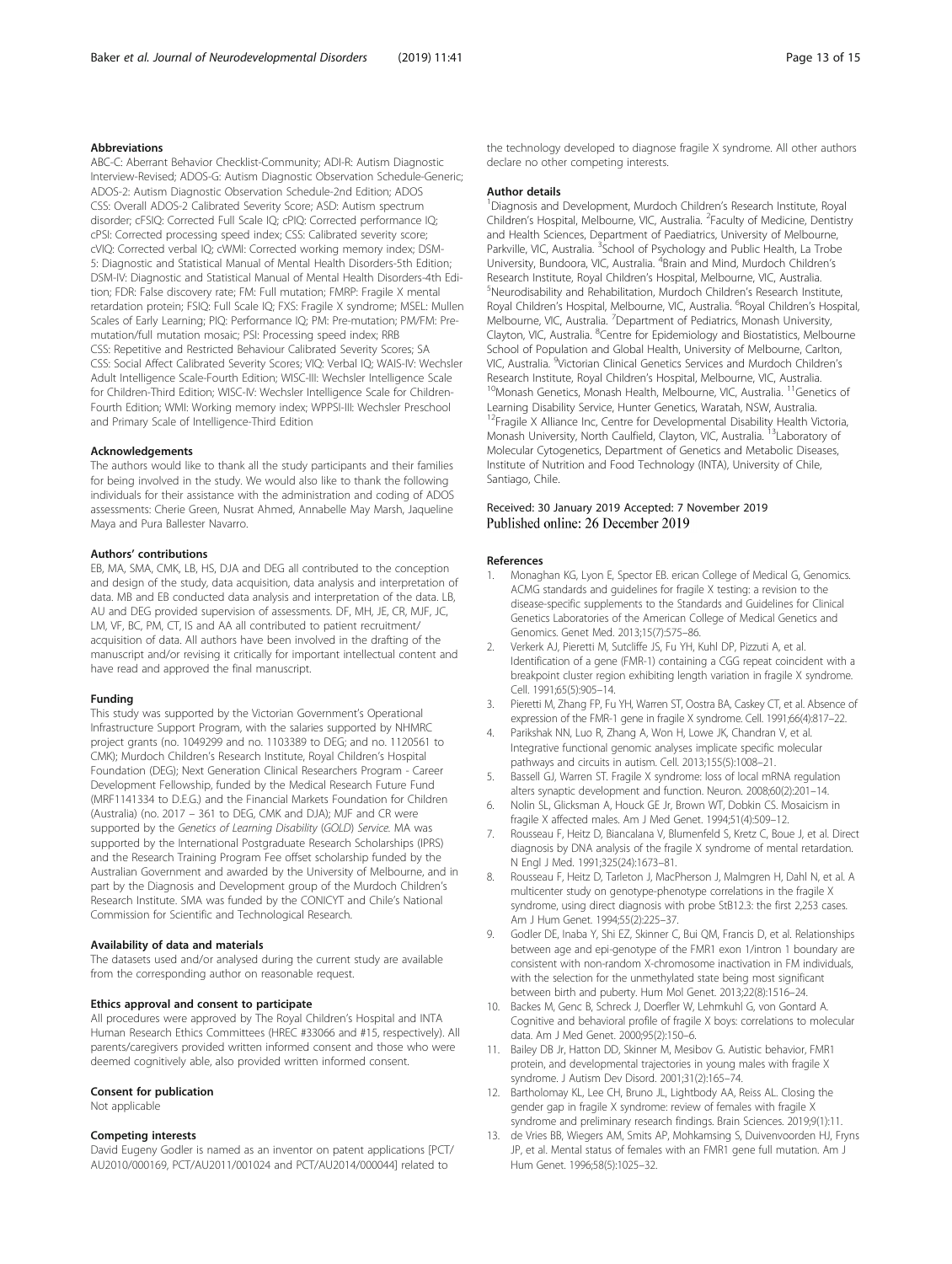- <span id="page-13-0"></span>14. Quintin EM, Jo B, Hall SS, Bruno JL, Chromik LC, Raman MM, et al. The cognitive developmental profile associated with fragile X syndrome: a longitudinal investigation of cognitive strengths and weaknesses through childhood and adolescence. Dev Psychopathol. 2016;28(4 pt2):1457–69.
- 15. Hartley SL, Seltzer MM, Raspa M, Olmstead M, Bishop E, Bailey DB. Exploring the adult life of men and women with fragile X syndrome: results from a national survey. Am J Intellect Dev Disabil. 2011;116(1):16–35.
- 16. Keysor CS, Mazzocco MMM, McLeod DR, Hoehn-Saric R. Physiological arousal in females with fragile X or Turner syndrome. Dev Psychobiol. 2002;41(2):133–46.
- 17. Mazzocco MM, Kates WR, Baumgardner TL, Freund LS, Reiss AL. Autistic behaviors among girls with fragile X syndrome. J Autism Dev Disord. 1997;27(4):415–35.
- 18. Freund LS, Reiss AL, Abrams MT. Psychiatric disorders associated with fragile X in the young female. Pediatrics. 1993;91(2):321–9.
- 19. Ciaccio C, Fontana L, Milani D, Tabano S, Miozzo M, Esposito S. Fragile X syndrome: a review of clinical and molecular diagnoses. Ital J Pediatr. 2017;43:39.
- 20. Hernandez RN, Feinberg RL, Vaurio R, Passanante NM, Thompson RE, Kaufmann WE. Autism spectrum disorder in fragile X syndrome: a longitudinal evaluation. Am J Med Genet A. 2009;149A(6):1125–37.
- 21. Cohen IL, Nolin SL, Sudhalter V, Ding XH, Dobkin CS, Brown WT. Mosaicism for the FMR1 gene influences adaptive skills development in fragile Xaffected males. Am J Med Genet. 1996;64(2):365–9.
- 22. Aman MG, Singh NN, Stewart AW, Field CJ. The aberrant behavior checklist: a behavior rating scale for the assessment of treatment effects. Am J Ment Defic. 1985;89(5):485–91.
- 23. Hustyi KM, Hall SS, Jo B, Lightbody AA, Reiss AL. Longitudinal trajectories of aberrant behavior in fragile X syndrome. Res Dev Disabil. 2014;35(11):2691–701.
- 24. Lee M, Martin GE, Berry-Kravis E, Losh M. A developmental, longitudinal investigation of autism phenotypic profiles in fragile X syndrome. J Neurodev Disord. 2016;8(1):47.
- 25. Hatton DD, Sideris J, Skinner M, Mankowski J, Bailey DB Jr, Roberts J, et al. Autistic behavior in children with fragile X syndrome: prevalence, stability, and the impact of FMRP. Am J Med Genet A. 2006;140a(17):1804–13.
- 26. Hall SS, Lightbody AA, Hirt M, Rezvani A, Reiss AL. Autism in fragile X syndrome: a category mistake? J Am Acad Child Adolesc Psychiatry. 2010; 49(9):921–33.
- 27. Thurman AJ, McDuffie A, Kover ST, Hagerman RJ, Abbeduto L. Autism symptomatology in boys with fragile X syndrome: a cross sectional developmental trajectories comparison with nonsyndromic autism spectrum disorder. J Autism Dev Disord. 2015;45(9):2816–32.
- 28. Richards C, Jones C, Groves L, Moss J, Oliver C. Prevalence of autism spectrum disorder phenomenology in genetic disorders: a systematic review and meta-analysis. Lancet Psychiatry. 2015;2(10):909–16.
- 29. Kidd SA, Lachiewicz A, Barbouth D, Blitz RK, Delahunty C, McBrien D, et al. Fragile X syndrome: a review of associated medical problems. Pediatrics. 2014;134:995.
- 30. Ferri SL, Abel T, Brodkin ES. Sex differences in autism spectrum disorder: a review. Curr Psychiatry Rep. 2018;20(2):9.
- 31. Christensen DL, Braun KVN, Baio J, Bilder D, Charles J, Constantino JN, et al. Prevalence and characteristics of autism spectrum disorder among children aged 8 years - Autism and Developmental Disabilities Monitoring Network, 11 Sites, United States, 2012. MMWR Surveill Summ (Washington, DC : 2002). 2018;65(13):1–23.
- 32. Loomes R, Hull L, Mandy WPL. What is the male-to-female ratio in autism spectrum disorder? A systematic review and meta-analysis. J Am Acad Child Adolesc Psychiatry. 2017;56(6):466–74.
- 33. Ratto AB, Kenworthy L, Yerys BE, Bascom J, Wieckowski AT, White SW, et al. What about the girls? Sex-based differences in autistic traits and adaptive skills. J Autism Dev Disord. 2018;48(5):1698–711.
- 34. Kaufmann WE, Abrams MT, Chen W, Reiss AL. Genotype, molecular phenotype, and cognitive phenotype: correlations in fragile X syndrome. Am J Med Genet. 1999;83(4):286–95.
- 35. Tassone F, Hagerman RJ, Ikle DN, Dyer PN, Lampe M, Willemsen R, et al. FMRP expression as a potential prognostic indicator in fragile X syndrome. Am J Med Genet. 1999;84(3):250–61.
- 36. Hall S, DeBernardis M, Reiss AL. Social escape behaviors in children with fragile X syndrome. J Autism Dev Disord. 2006;36(7):935–47.
- 37. Loesch DZ, Bui QM, Dissanayake C, Clifford S, Gould E, Bulhak-Paterson D, et al. Molecular and cognitive predictors of the continuum of autistic behaviours in fragile X. Neurosci Biobehav Rev. 2007;31(3):315–26.
- 38. Lord C, Rutter M, Le Couteur A. Autism diagnostic interview-revised: a revised version of a diagnostic interview for caregivers of individuals with possible pervasive developmental disorders. J Autism Dev Disord. 1994; 24(5):659–85.
- 39. Baker EK, Arpone M, Aliaga SM, Bretherton L, Kraan CM, Bui M, et al. Incomplete silencing of full mutation alleles in males with fragile X syndrome is associated with autistic features. Mol Autism. 2019;10(1):21.
- 40. Loesch DZ, Huggins RM, Hagerman RJ. Phenotypic variation and FMRP levels in fragile X. Ment Retard Dev Disabil Res Rev. 2004;10(1):31–41.
- 41. Hessl D, Dyer-Friedman J, Glaser B, Wisbeck J, Barajas RG, Taylor A, et al. The influence of environmental and genetic factors on behavior problems and autistic symptoms in boys and girls with fragile X syndrome. Pediatrics. 2001;108(5):E88.
- 42. Lessard M, Chouiali A, Drouin R, Sebire G, Corbin F. Quantitative measurement of FMRP in blood platelets as a new screening test for fragile X syndrome. Clin Genet. 2012;82(5):472–7.
- 43. Dyer-Friedman J, Glaser B, Hessl D, Johnston C, Huffman LC, Taylor A, et al. Genetic and environmental influences on the cognitive outcomes of children with fragile X syndrome. J Am Acad Child Adolesc Psychiatry. 2002;41(3):237–44.
- 44. Godler DE, Slater HR, Bui QM, Storey E, Ono MY, Gehling F, et al. Fragile X mental retardation 1 (FMR1) intron 1 methylation in blood predicts verbal cognitive impairment in female carriers of expanded FMR1 alleles: evidence from a pilot study. Clin Chem. 2012;58(3):590–8.
- 45. Lightbody AA, Hall SS, Reiss AL. Chronological age, but not FMRP levels, predicts neuropsychological performance in girls with fragile X syndrome. Am J Med Genet B Neuropsychiatr Genet. 2006;141b(5):468–72.
- 46. Saluto A, Brussino A, Tassone F, Arduino C, Cagnoli C, Pappi P, et al. An enhanced polymerase chain reaction assay to detect pre- and full mutation alleles of the fragile X mental retardation 1 gene. J Mol Diagn. 2005;7(5):605–12.
- 47. Khaniani MS, Kalitsis P, Burgess T, Slater HR. An improved diagnostic PCR assay for identification of cryptic heterozygosity for CGG triplet repeat alleles in the fragile X gene (FMR1). Mol Cytogenet. 2008;1:5.
- 48. Alliende MA, Urzua B, Valiente A, Cortes F, Curotto B, Rojas C. Direct molecular analysis of FMR-1 gene mutation in patients with fragile Xq syndrome and their families. Rev Med Chil. 1998;126(12):1435–46.
- 49. Aliaga SM, Slater HR, Francis D, Du Sart D, Li X, Amor DJ, et al. Identification of males with cryptic fragile X alleles by methylation-specific quantitative melt analysis. Clin Chem. 2016;62(2):343–52.
- 50. Chen L, Hadd A, Sah S, Houghton JF, Filipovic-Sadic S, Zhang W, et al. Highresolution methylation polymerase chain reaction for fragile X analysis: evidence for novel FMR1 methylation patterns undetected in Southern blot analyses. Genet Med. 2011;13(6):528–38.
- Mullen EM. Mullen Scales of Early Learning. MN: American Guidance Service; 1995.
- 52. Wechsler D. Wechsler Preschool and Primary Scale of Intelligence Third Edition Australian Standardised Edition. NSW: NCS Pearson Inc.; 2004.
- 53. Wechsler D. Wechsler Preschool and Primary Scale of Intelligence-Third Edition Mexican Edition. Harcourt Assessment: USA; 2002.
- 54. Wechsler D. Wechsler Intelligence Scale for Children–Fourth Edition Australian Standardised Edition. NSW: NCS Pearson Inc.; 2003.
- 55. Wechsler D. Wechsler Intelligence Scale for Children-Third Edition Chilean Edition. USA: The Psychological Corporation; 2007.
- 56. Wechsler D. Wechsler Adult Intelligence Scale—Fourth Edition Australian and New Zealand Language Adaptation. NSW: NCS Pearson Inc.; 2008.
- 57. Wechsler D. Wechsler Adult Intelligence Scale-Fourth Edition Chilean Edition. NCS Pearson Inc: USA; 2008.
- 58. Richler J, Bishop SL, Kleinke JR, Lord C. Restricted and repetitive behaviors in young children with autism spectrum disorders. J Autism Dev Disord. 2007;37(1):73–85.
- 59. Bishop SL, Guthrie W, Coffing M, Lord C. Convergent validity of the Mullen Scales of Early Learning and the differential ability scales in children with autism spectrum disorders. Am J Intellect Dev Disabil. 2011;116(5):331–43.
- 60. Arpone M, Baker EK, Bretherton L, Bui M, Li X, Whitaker S, et al. Intragenic DNA methylation in buccal epithelial cells and intellectual functioning in a paediatric cohort of males with fragile X. Sci Rep. 2018;8(1):3644.
- 61. Whitaker S, Gordon S. Floor effects on the WISC-IV. Int J Dev Disabil. 2012; 58(2):111–9.
- 62. Lord C, Rutter M, DiLavore PC, Risi S, Gotham K, Bishop SL. Autism Diagnostic Observation Schedule, 2nd Edition (ADOS-2). Western Psychological Services: Los Angeles; 2012.
- 63. Hus V, Gotham K, Lord C. Standardizing ADOS domain scores: separating severity of social affect and restricted and repetitive behaviors. J Autism Dev Disord. 2014;44(10):2400–12.